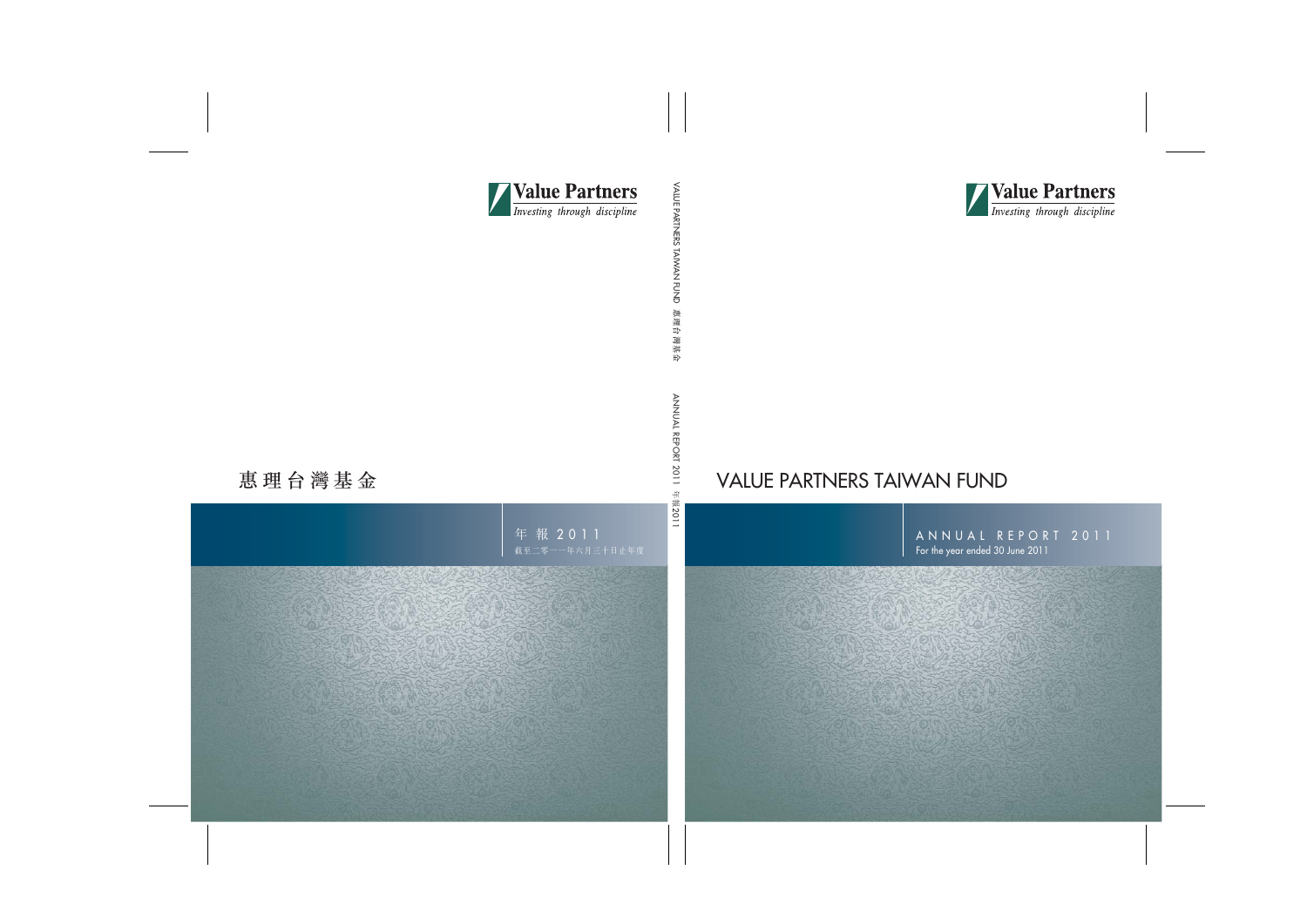## Value Partners Hong Kong Limited

9th Floor, Nexxus Building 41 Connaught Road Central, Hong Kong Tel: (852) 2880 9263 Fax: (852) 2565 7975 Email: vpl@vp.com.hk Website: www.valuepartners.com.hk

*In the event of inconsistency, the English text of this Annual Report shall prevail over the Chinese text.*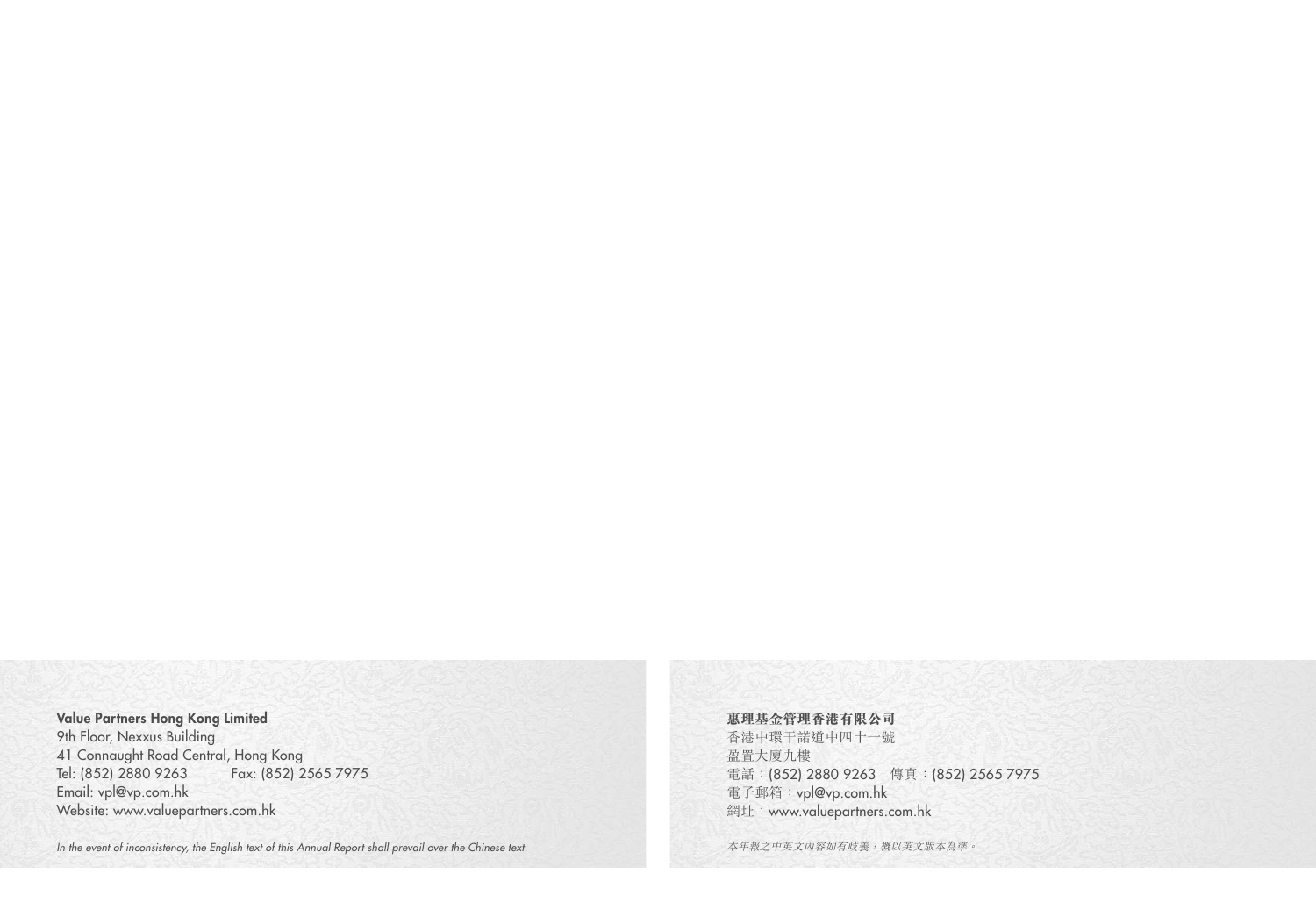# **CONTENTS**

|                                                                | Pages     |
|----------------------------------------------------------------|-----------|
| General information                                            | $2 - 3$   |
| Manager's report                                               | $4 - 11$  |
| Statement of responsibilities of the Manager and the Trustee   | 12        |
| Trustee's report                                               | 13        |
| Independent auditor's report                                   | $14 - 15$ |
| Statement of financial position                                | 16        |
| Statement of comprehensive income                              | 17        |
| Statement of changes in net assets attributable to unitholders | 18        |
| Statement of cash flows                                        | 19        |
| Notes to the financial statements                              | $20 - 36$ |
| Investment portfolio (unaudited)                               | $37 - 38$ |
| Investment portfolio movements (unaudited)                     | 39        |
| Performance record (unaudited)                                 | 40        |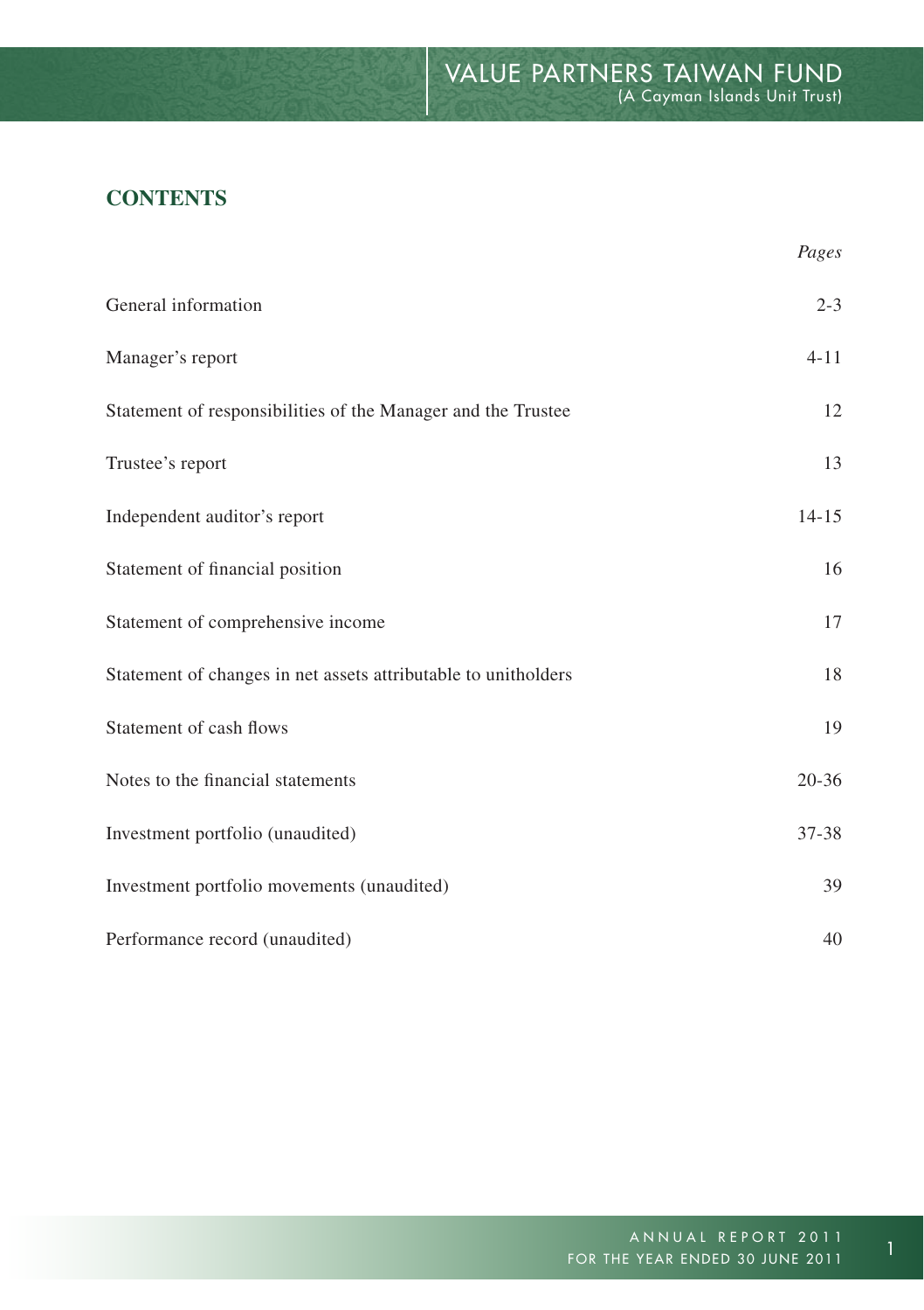## **GENERAL INFORMATION**

#### **Manager**

Value Partners Hong Kong Limited 9th Floor, Nexxus Building 41 Connaught Road Central Hong Kong

#### **Directors of the Manager**

Mr. Cheah Cheng Hye Mr. Ho Man Kei Mr. So Chun Ki Louis

#### **Trustee, Registrar, Administrator and Principal Office**

Bank of Bermuda (Cayman) Limited PO Box 513 HSBC House 68 West Bay Road Grand Cayman KY1-1106 Cayman Islands

#### **Custodian and Registrar's Agent**

HSBC Institutional Trust Services (Asia) Limited 1 Queen's Road Central Hong Kong

#### **Legal Advisors**

*With respect to Cayman Islands law* Maples and Calder Floor 53, The Center 99 Queen's Road Central Hong Kong

*With respect to Taiwan law* Russin & Vecchi Bank Tower, 9th Floor 205 Tun Hwa North Road Taipei, Taiwan, R.O.C.

*With respect to Hong Kong law* Mallesons Stephen Jaques 13th Floor, Gloucester Tower The Landmark 15 Queen's Road Central Hong Kong

#### **Auditor**

PricewaterhouseCoopers PO Box 258 George Town Grand Cayman, KY1-1104 Cayman Islands

## **Information available from:**

Value Partners Hong Kong Limited 9th Floor, Nexxus Building 41 Connaught Road Central Hong Kong

|         | Telephone: (852) 2880 9263 |
|---------|----------------------------|
| Fax     | $:(852)$ 2565 7975         |
| Email   | : $vpl@vp.com.hk$          |
| Website | : www.valuepartners.com.hk |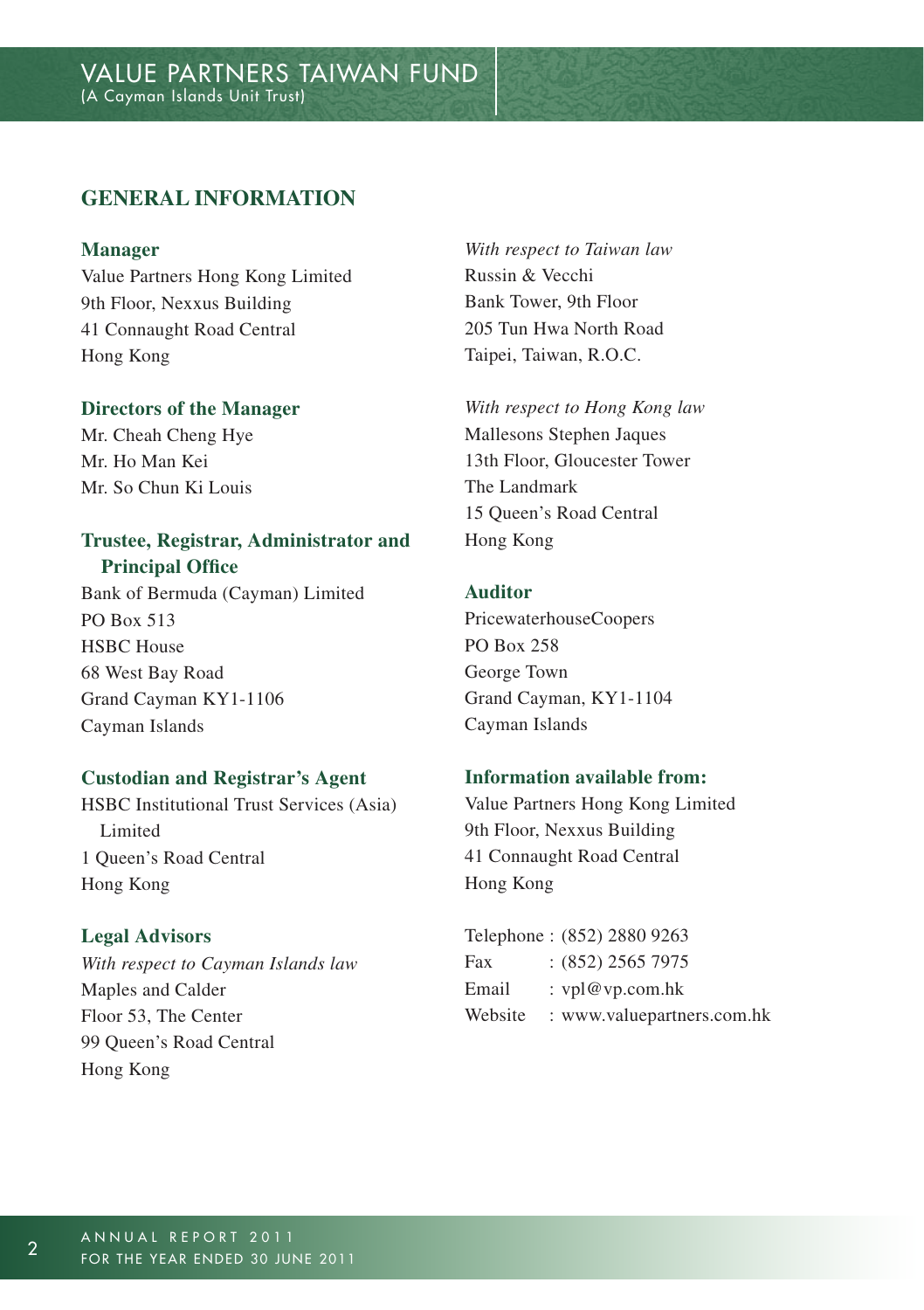# **GENERAL INFORMATION (Continued)**

**Recent awards and achievements**

|      | Corporate awards                                                                                                                                                                                                                                  |
|------|---------------------------------------------------------------------------------------------------------------------------------------------------------------------------------------------------------------------------------------------------|
| 2011 | 2011 - Asia Hedge Fund 25<br>Value Partners was ranked No.1 in 2011 Asia Hedge Fund 25<br>- Institutional Investor, July 2011                                                                                                                     |
|      | 2011 – Hedge Fund 100<br>Value Partners was ranked as Asia's largest hedge fund manager,<br>and 58th worldwide<br>- Institutional Investor, May 2011                                                                                              |
|      | Lipper Fund Awards 2011 – Hong Kong<br><b>Best Equity Group - 3 Years</b><br>$-Lipper^*$                                                                                                                                                          |
|      | <b>Best Overall Fund Management Firm - Asia</b><br>Value Partners was recognized as one of the top-three<br>fund management companies<br>- Thomson Reuters Extel Asia Pacific Survey 2010                                                         |
|      | Leading Buyside Individual – Asia<br>Mr. Eric Chow (Value Partners' Senior Fund Manager) was<br>recognized as one of the top 3 leading buyside individuals<br>in Asia for 2 consecutive years<br>- Thomson Reuters Extel Asia Pacific Survey 2010 |
| 2010 | <b>Management Firm of the Year</b><br>- AsiaHedge Awards 2010                                                                                                                                                                                     |
|      | Mr. Cheah Cheng Hye, Chairman and Co-CIO of Value Partners,<br>named one of The 25 Most Influential People in Asian Hedge Funds<br>- AsianInvestor, October 2010                                                                                  |
| *    | Based on the returns as at year end 2010.                                                                                                                                                                                                         |

 $\overline{3}$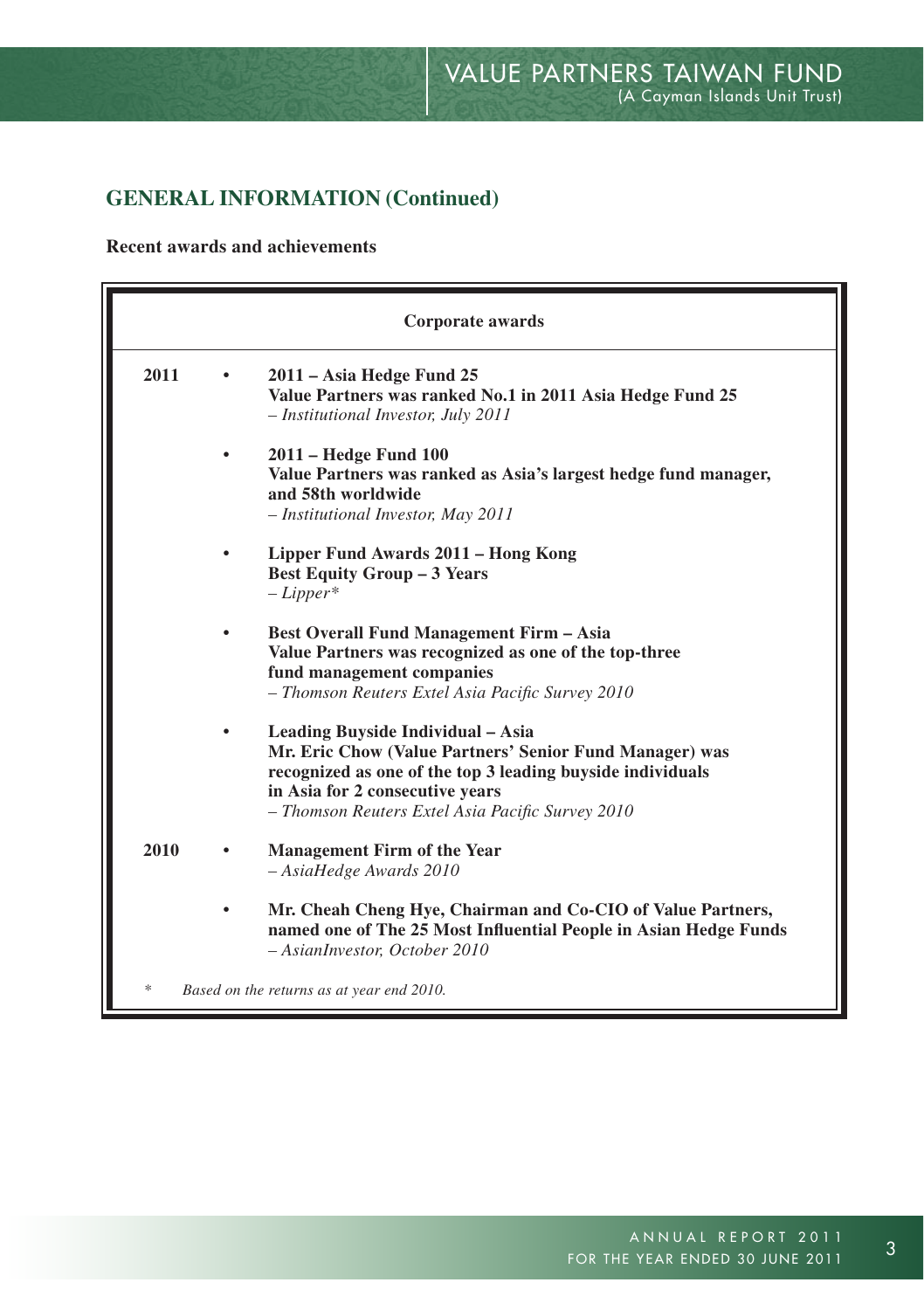## **Manager's Report**

#### **Performance**

Over the past year ended 30 June 2011, the Value Partners Taiwan Fund (the "fund") returned 33.5%, in US dollar terms. Over the same period, the Taiwan Stock Exchange ("TWSE") and the MSCI Taiwan Index, in US dollar terms, gained 37.5% and 35.9%, respectively. In terms of year-to-date performance as of 30 June 2011, the fund is ranked No. 1 as determined by Morningstar in their Taiwan large- and small/mid-cap equity fund categories, among a total of 9 offshore funds available.

Since the fund's inception in March 2008, the fund generated a return of 29.8% for our clients. During the same period, the TWSE and the MSCI Taiwan Index, in US dollar terms, gained 25.1% and 10.7%, respectively.

#### **Taiwan's growth on track in 2011**

In the second quarter, market volatility remained elevated with a number of macro events, including weaker growth in US and debt contagion in Europe, driving global growth expectations lower. The anxiety over the global slowdown impacted the Taiwan market and continued to dominate market sentiment during this period. In particular, investors were worried about the challenges against its major sector, information technology ("IT"), on the back of weakening global demand, rising cost pressure and supply chain disruption from the Japan earthquake.

These macro fears have unsurprisingly overshadowed the improving fundamentals in the domestic economy. Taiwan has actually posted a set of solid economic data in the quarter, indicating its healthy recovery from the financial crisis in 2008. In June, the Taiwan government has upgraded their GDP growth estimate for 2011 to 5%, reflecting resilient export order growth and strong personal consumption.

The strong consumption sentiment in Taiwan has also been supported by the ongoing improving ties with China. The China link has become reality, as direct flights from major cities to Taiwan resumed in mid-2008, beginning at 36 flights per week. Since then, direct flights have increased to the current level of 550 flights per week. Tourism has also been boosted by Mainland travellers, and it is estimated that Chinese tourists already represent a third of all arrivals. The latest individual travel scheme began in June and rolled out in three cities (Shanghai, Beijing and Xiamen) at a daily quota of 500 tourists at the moment, but is expected to expand to more cities. In the coming years, Taiwan stands to benefit from the strong tourism spending, like Hong Kong.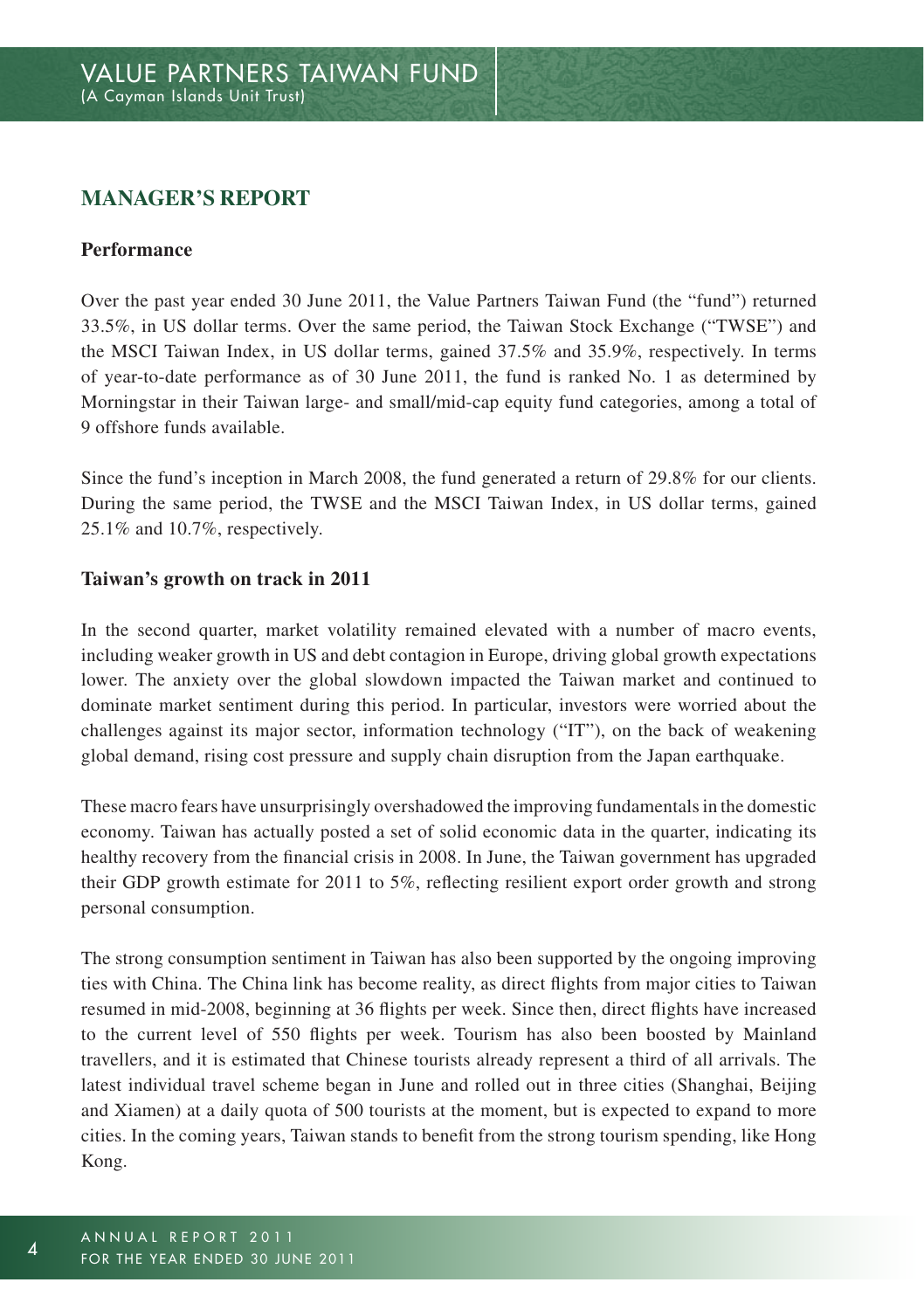#### **Taiwan's growth on track in 2011 (Continued)**

Export data has been resilient, growing at over at 10% year-on-year during April to May this year. The export sector has also benefited from good relations with China. Since the Economic Cooperation Framework Agreement ("ECFA") was signed with China in mid 2010, export growth has been particularly strong for items covered in ECFA's early harvest list, including petrochemicals, textile, machinery products. For the first quarter of 2011, these sectors' exports grew by 26%.

Despite the global sentiment concerns, the IT companies in Taiwan have not performed poorly. They continue to outperform regional peers and boost market share in the process. Some of them manage to benefit from being a cost leader in the region and build up strong brands in high-growth areas such as the smartphone sectors. Exports of Information & Communication products, which include handsets, personal computers and notebook computers, grew at over 70% year-on-year in April and May this year.

#### **Investment outlook**

Since the fund's launch, we have successfully applied our deep-value principle to Taiwan, using a stock-by-stock approach. As the stock market has seen more divergence in performance this year, this has allowed us to identify attractive opportunities more easily. President Chain Store Corporation (stock code: 2912 TT) is one of the investment experiences we would like to highlight here. We started to invest in the stock in early 2010, as our research work indicates that the franchise value of its 7-ELEVEN convenience store operation and other retail businesses in Taiwan has not yet been fully appreciated by investors until now. During the first six months this year, the stock which was one of our top five holdings in the portfolio as of 30 June 2011, has generated a return of 23%. Details of the stock information can be found in the latter part of the Manager's Report.

We continue to invest significantly in consumer stocks, which has been an overlooked sector in Taiwan in the past. We find business outlook of many consumer-related companies to be promising, supported by a healthy labour market and increasing Chinese tourists.

5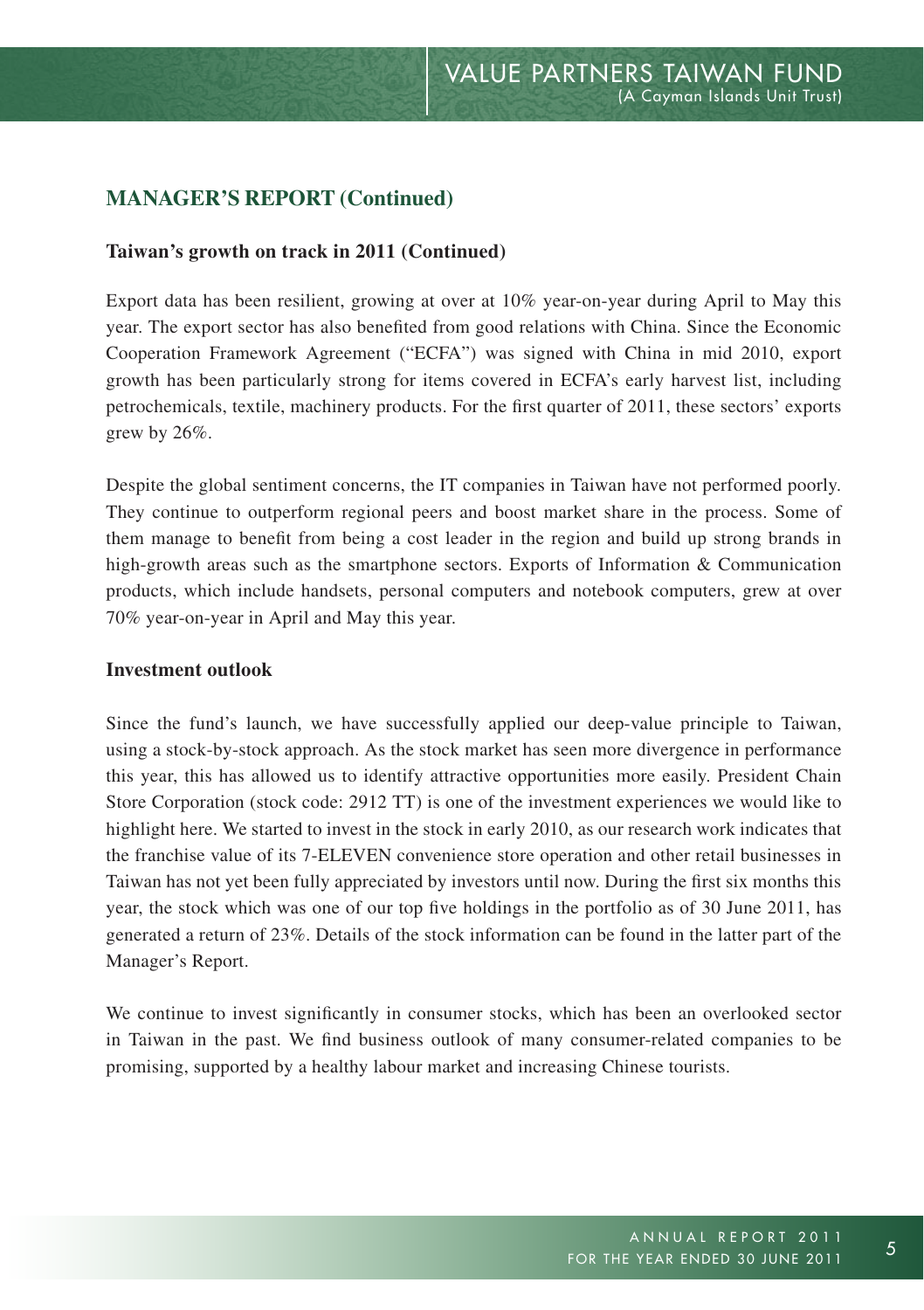#### **Investment outlook (Continued)**

Furthermore, as the presidential election is drawing near in January 2012, we anticipate there may be a pre-election rally. Given competition from candidates from the opposition party, Democratic Progressive Party ("DPP") is likely to be strong in this election, the ruling party Kuomingtang ("KMT") and Chinese government may be incentivized to send further supportive signals to the market. Recently, the Taiwanese government has announced a wage hike of 3% for civil servants starting in July, after a 10-year wage freeze.

In the IT sector, we started to find some bargains after share price corrections during the second quarter. Our intensive research indicates that certain IT companies may be more likely to benefit from a rebound in sales in the second half of 2011, once de-stocking is completed, cost pressure eased and new IT products to be launched.

#### **Aggressively defensive**

The emerging picture for the world, including Asia, is of a slowing economy combined with higher inflation. Taiwan is relatively safer than many of its peers in the region, with solid growth and inflation as measured by the CPI rising at a manageable level of 1.9% in May 2011. However, we will keep a close watch on the ongoing inflation risk.

As previously reported, Value Partners' response is to be "aggressively defensive," by which we mean we actively invest our portfolio rather than raise cash levels, as we used to do during uncertain periods. The challenge is to identify those businesses which we believe are still able to grow and pass on rising costs to their customers, and assets that we think that can retain or increase their value over time. In Taiwan, there remain attractive opportunities for this kind of investing. Of course, given the global uncertainties, we have also taken care to anchor a part of the portfolio in hard, liquid assets, which has been a major investment theme across Value Partners' funds.

The consumption sector remains a primary focus of the portfolio outside of IT, with 18% exposure in these sectors which are expected to benefit from moderate inflation and the strong domestic economy. Our view is that the portfolio rebalancing carried out in recent months has improved the risk-reward characteristics of our fund, with more emphasis on companies with "pricing power" (i.e. the ability to raise their prices in line with inflation.)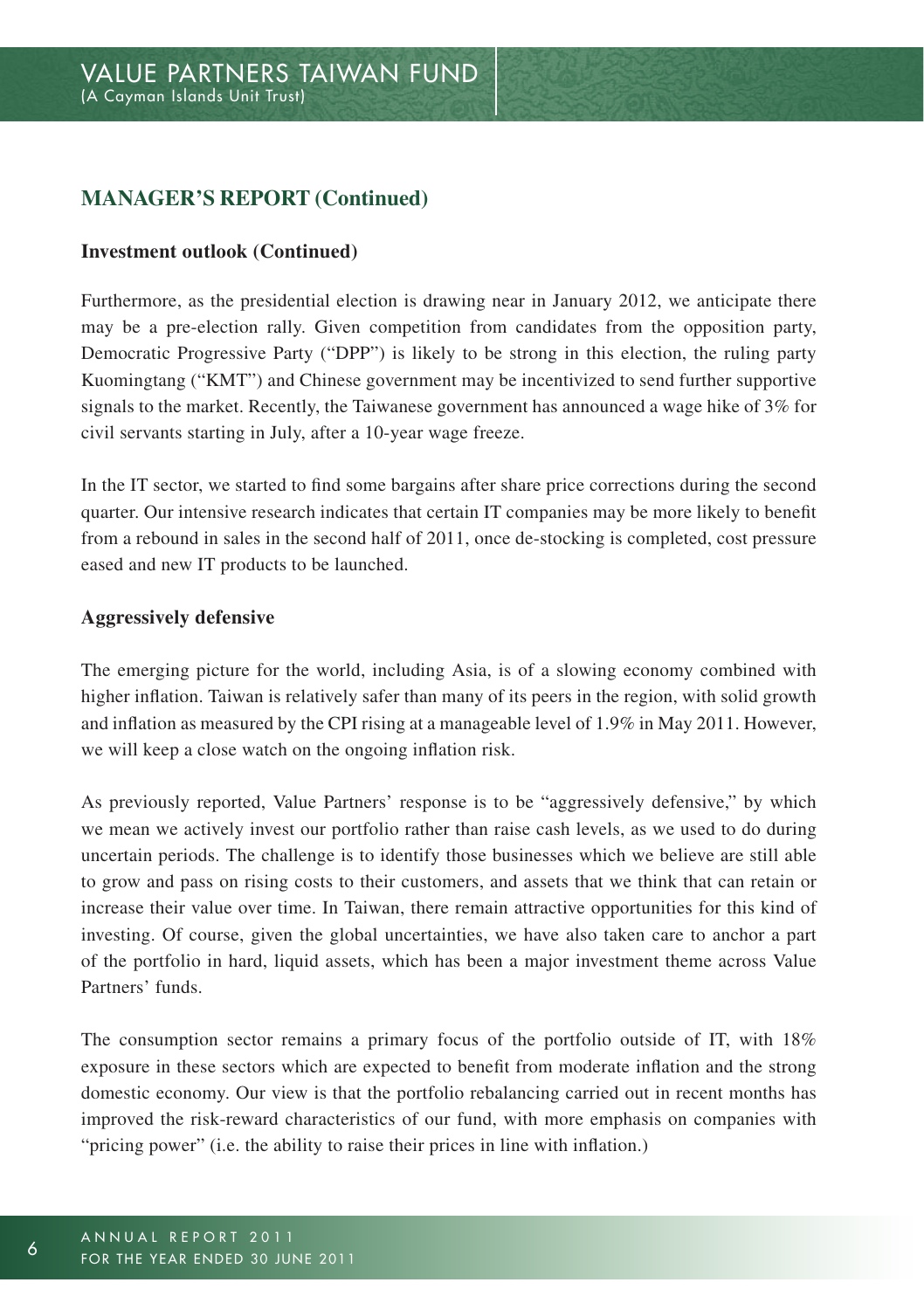#### **Value Partners: Awards and recognition**

In our last report, we reported a whole new collection of performance awards and accolades received by Value Partners, its funds and employees. Since January 2011, we have received another collection of awards. To complete our reporting, we list out the recent prizes in the table below.

We are proud and thankful to receive the recognition, and first and foremost, our gratitude goes to all our clients, without whom such achievements could not have been accomplished.

#### Recent awards received by Value Partners Group

| <b>AsiaHedge Awards 2010</b>                   |                                             |
|------------------------------------------------|---------------------------------------------|
| Value Partners                                 | Management Firm of the Year                 |
| <b>Institutional Investor</b>                  |                                             |
| Value Partners                                 | $2011$ – Hedge Fund $100$                   |
|                                                | Value Partners was ranked as Asia's largest |
|                                                | hedge fund manager, and 58th worldwide      |
| Value Partners                                 | 2011 – Asia Hedge Fund 25                   |
|                                                | Value Partners was ranked No.1              |
|                                                | in 2011 Asia Hedge Fund 25                  |
|                                                |                                             |
| $2011$ Lipper Fund Awards <sup>1</sup>         |                                             |
| Value Partners                                 | Best Equity Group - 3 Years                 |
|                                                |                                             |
|                                                |                                             |
| Thomson Reuters Extel Asia Pacific Survey 2010 |                                             |
| Value Partners                                 | Best Overall Fund Management Firm - Asia    |
|                                                | Value Partners was recognized as one of the |
|                                                | top-three fund management companies         |

#### ANNUAL REPORT 2011 FOR THE YEAR ENDED 30 JUNE 2011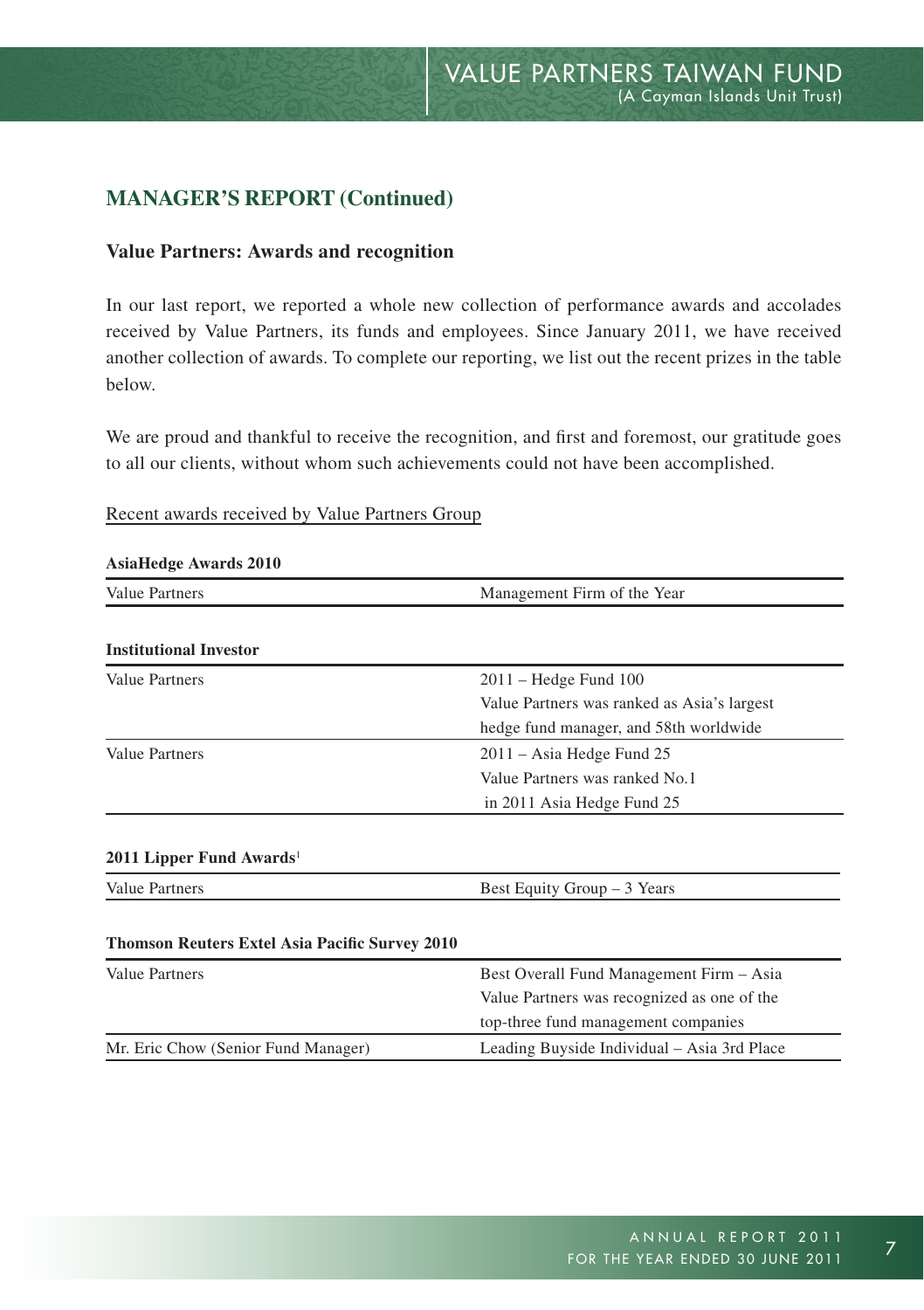#### **Value Partners Center for Investing**

We are pleased to report that Value Partners has formed a partnership with The Hong Kong University of Science and Technology ("HKUST") to set up a center of investing to support research and training on investment management.

The center, called the "Value Partners Center for Investing at the HKUST Business School," is the first of its kind in Hong Kong and among other activities, it will provide training to undergraduate and postgraduate students for careers in fund management. A fund managed by students (under faculty supervision), partly financed by a donation from Value Partners, is included in the school – and we have been joking that this puts additional pressure on us, as we have to ensure that we, the real fund managers, don't get outperformed by the student-managed fund.

Value Partners' declared corporate objective is to become a "Temple of Value Investing" for the Asia-Pacific region, and the cooperation with HKUST, a world-class university, should be seen in this context.

#### **Value Partners Hong Kong Limited**

14 October 2011

1  *The award is calculated based on the returns up to the end of 2010.*

*All performance figures are sourced from HSBC Institutional Trust Services (Asia) Limited and Bloomberg (Data computed in USD terms on NAV-to-NAV basis with dividends reinvested) as at 30 June 2011. Performance data is net of all fees.*

*Individual stock performance is not indicative of fund performance.*

*Investors should note that investment involves risk. The price of units may go down as well as up and past performance is not indicative of future results. Investors should read the prospectus for details and risk factors, in particular those associated with investment in emerging markets.*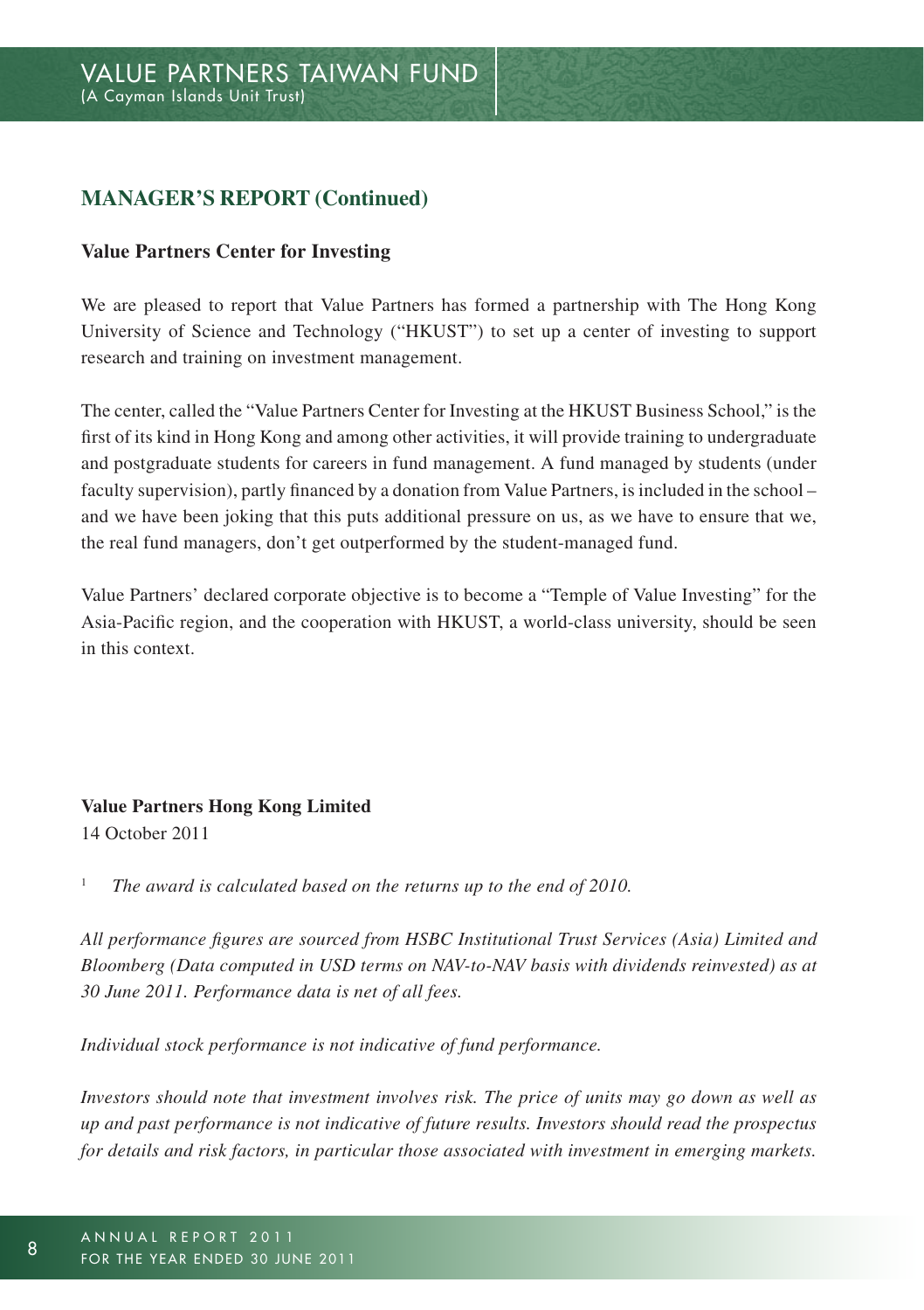## **Value Partners Taiwan Fund: 5 biggest holdings of securities as at 30 June 2011**

| Stock                                                                               | Industry                                        | <b>Valuation</b><br>(2011 Estimates)                           | <b>Remarks</b>                                                                                                                                                                                                                                                                                                                                                                                                                                                                                                                                                                                                                                                                                                                                                                                                                                                  |
|-------------------------------------------------------------------------------------|-------------------------------------------------|----------------------------------------------------------------|-----------------------------------------------------------------------------------------------------------------------------------------------------------------------------------------------------------------------------------------------------------------------------------------------------------------------------------------------------------------------------------------------------------------------------------------------------------------------------------------------------------------------------------------------------------------------------------------------------------------------------------------------------------------------------------------------------------------------------------------------------------------------------------------------------------------------------------------------------------------|
| Aten International<br>(Code: 6277 TT)<br>Market cap:<br>US\$0.3 billion             | Computer<br>peripherals                         | Price: TW\$61.60<br>P/E: 9.3x<br>P/B: 2.5x<br>Yield: 9.7%      | Aten International is a Taiwan-based company<br>engaged in the research, development, manufacture<br>and distribution of keyboard-video-mouse (KVM)<br>switches and universal serial bus (USB) series. It<br>provides KVM switches for network management,<br>servers and computer peripheral equipment under<br>its own brands. Aten is one of the world's top three<br>KVM brands with 13% market share globally<br>and has consistently delivered above-average<br>shareholder returns since its IPO in 2003. We<br>believe the company is attractive and expect it<br>to benefit from the recovering demand in the US<br>and Europe as well as strong growth in China,<br>as a result of its brand recognition and improved<br>channel distribution efforts.                                                                                                |
| Hon Hai Precision<br>Industry<br>(Code: 2317 TT)<br>Market cap:<br>US\$33.0 billion | Electronic<br>manufacturing<br>service provider | Price: TW\$98.50<br>P/E: 10.7x<br>P/B: 1.7x<br>Yield: 1.8%     | Hon Hai Precision Industry ("Hon Hai") is the<br>largest electronics manufacturing service provider<br>in terms of revenue, with more than 680,000<br>employees globally. The company designs and<br>manufactures PCs, printers, TVs, game consoles,<br>handsets and MP3 units for many global giants,<br>such as Dell, Hewlett-Packard, Sony, Nokia, Cisco<br>Systems and Apple. Hon Hai has aggressively<br>moved its manufacturing sites from China's coastal<br>areas to lower-cost inland sites over the past two<br>years. Through successful vertical integration, this<br>manufacturer offers its customers one-stop shopping<br>and it also enjoys better profitability than its peers.                                                                                                                                                                |
| President Chain<br>Store Corp<br>(Code: 2912 TT)<br>Market cap:<br>US\$6.0 billion  | Convenience-store<br>operations                 | Price: TW\$166.00<br>P/E: 24.4x<br>P/B: 7.8x<br>Yield: $3.5\%$ | President Chain Store Corporation ("PCSC")<br>operates the 7-ELEVEN convenience stores in<br>Taiwan. At present, it has a network of 4,800 stores<br>throughout the island, which is equivalent to a<br>market share of over 50%. With strong execution<br>and innovative marketing strategies, the company<br>has consistently delivered impressive returns to<br>shareholders. In the last decade, management has<br>expanded into other retail territories in Taiwan,<br>including drugstores, catering, department stores<br>and others. Many of these have started to yield<br>meaningful contributions to the company. PCSC<br>has successfully established the strongest retail<br>franchise in Taiwan, and we believe its expansion<br>to other geographical regions (e.g. Shanghai and<br>Philippines) will be its new growth driver in the<br>future. |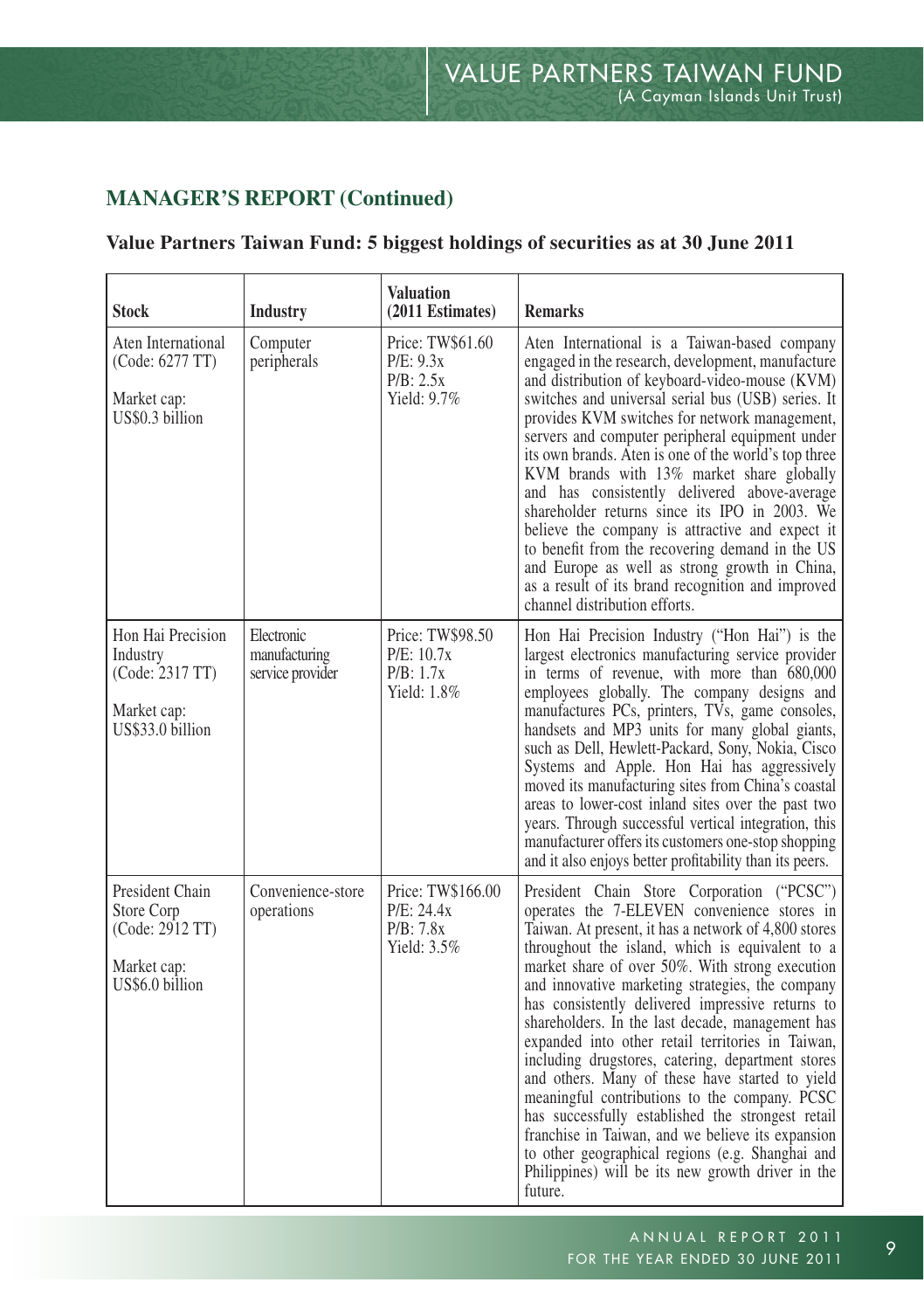## **Value Partners Taiwan Fund: 5 biggest holdings of securities as at 30 June 2011 (Continued)**

| <b>Stock</b>                                                                                   | <b>Industry</b>                              | <b>Valuation</b><br>(2011 Estimates)                          | <b>Remarks</b>                                                                                                                                                                                                                                                                                                                                                                                                                                                                                                                                                                                                                                                                                                                                           |
|------------------------------------------------------------------------------------------------|----------------------------------------------|---------------------------------------------------------------|----------------------------------------------------------------------------------------------------------------------------------------------------------------------------------------------------------------------------------------------------------------------------------------------------------------------------------------------------------------------------------------------------------------------------------------------------------------------------------------------------------------------------------------------------------------------------------------------------------------------------------------------------------------------------------------------------------------------------------------------------------|
| Sporton<br>International<br>(Code: 6146 TT)<br>Market cap:<br>US\$0.2 billion                  | Testing and<br>quality assurance<br>services | Price: TW\$71.00<br>P/E: 10.1x<br>P/B: 2.9x<br>Yield: $8.0\%$ | Sporton is a Taiwan-based company engaged in<br>the provision of product testing and certification<br>services. Their customers include Samsung<br>Electronics, HTC, Asustek Computer, Quanta<br>Computer, etc. The company provides testing<br>reports for electronics products and home appliances<br>on electromagnetic interference, electromagnetic<br>suspension and product safety regulations. In<br>addition, the company is particularly strong in<br>mobile device conformance testing, which is<br>mandatory before communication products can be<br>launched. We think the company will continue to<br>deliver healthy growth driven by the rising demand<br>for converged device and increasing complexity of<br>communication technology. |
| Taiwan<br>Semiconductor<br>Manufacturing<br>(Code: 2330 TT)<br>Market cap:<br>US\$64.8 billion | Integrated circuits<br>manufacturing         | Price: TW\$72.20<br>P/E: 11.5x<br>P/B: 2.8x<br>Yield: $4.2\%$ | Taiwan Semiconductor Manufacturing ("TSMC")<br>is a world-class independent semiconductor<br>foundry. It provides integrated circuit (IC) design<br>houses with the integrated services of process<br>design, wafer manufacturing and testing. As the<br>global leader with more than 50% share of the<br>outsourcing market, the company has consistently<br>outperformed its competitors, in terms of<br>technology and profitability. We think the company<br>is well-positioned to continue benefit from the<br>growing IC manufacturing outsourcing market.                                                                                                                                                                                         |

*Note: The above investments made up 20.8% of Value Partners Taiwan Fund as at 30 June 2011. The stock prices are based on the closing of 30 June 2011.*

 *Individual stock performance/yield is not necessarily indicative of overall fund performance.*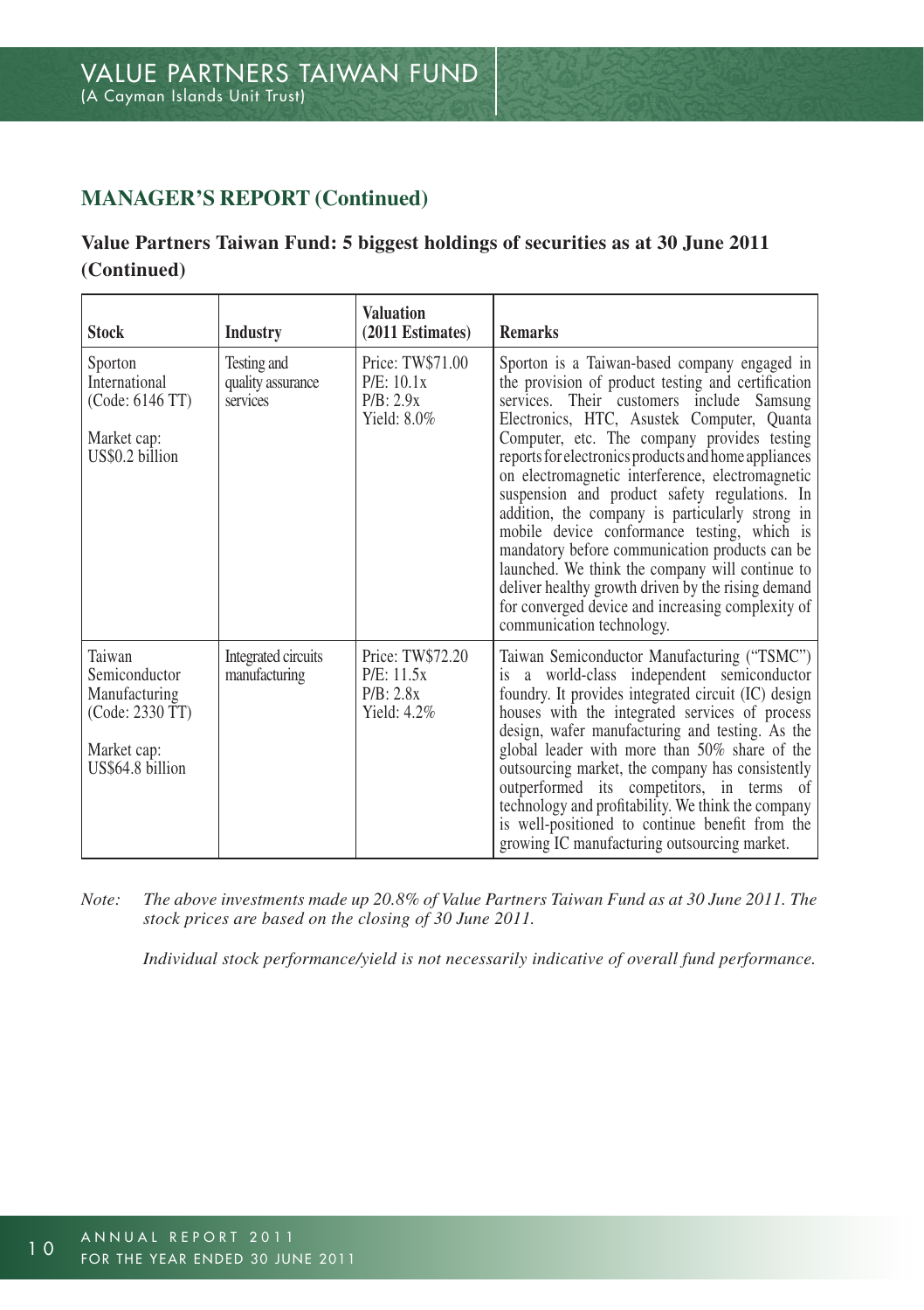## **Manager's report (Continued)**

## **Value Partners Taiwan Fund**

**NAV per unit = US\$12.98 (as at 30 June 2011)**

#### **Since launch return compared to indices**

From 3 March 2008 to 30 June 2011



02/08 05/08 08/08 11/08 02/09 05/09 08/09 11/09 02/10 05/10 08/10 11/10 02/11 05/11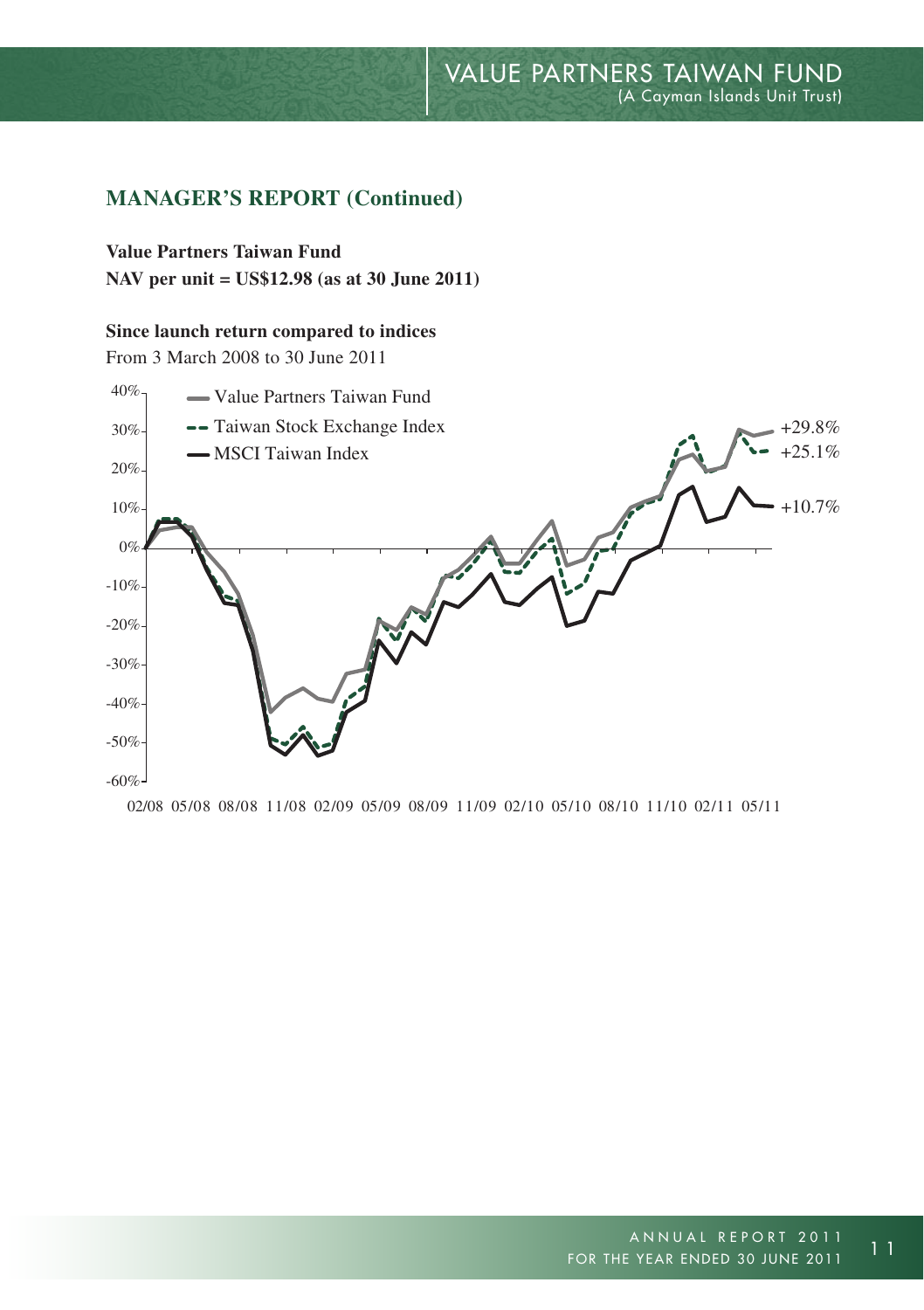## **STATEMENT OF RESPONSIBILITIES OF THE MANAGER AND THE TRUSTEE**

#### **Manager's responsibilities**

The Manager, Value Partners Hong Kong Limited, is required by the Code on Unit Trusts and Mutual Funds established by the Securities and Futures Commission of Hong Kong and the Trust Deed dated 30 January 2008 to prepare financial statements for each annual accounting period which give a true and fair view of the financial position of Value Partners Taiwan Fund (the "Fund") at the end of that period and of the transactions for the period then ended. In preparing these financial statements, the Manager is required to:

- select suitable accounting policies and then apply them consistently;
- make judgements and estimates that are prudent and reasonable; and
- prepare the financial statements on the basis that the Fund will continue in operation unless it is inappropriate to presume this.

The Manager is also required to manage the Fund in accordance with the Trust Deed dated 30 January 2008 and take reasonable steps for the prevention and detection of fraud and other irregularities.

#### **Trustee's responsibilities**

The Trustee, Bank of Bermuda (Cayman) Limited, is required to:

- ensure that the Fund is managed by the Manager in accordance with the Trust Deed dated 30 January 2008 and that the investment and borrowing powers are complied with;
- satisfy itself that sufficient accounting and other records have been maintained;
- safeguard the property of the Fund and rights attaching thereto; and
- report to the unitholders for each annual accounting period on the conduct of the Manager in the management of the Fund.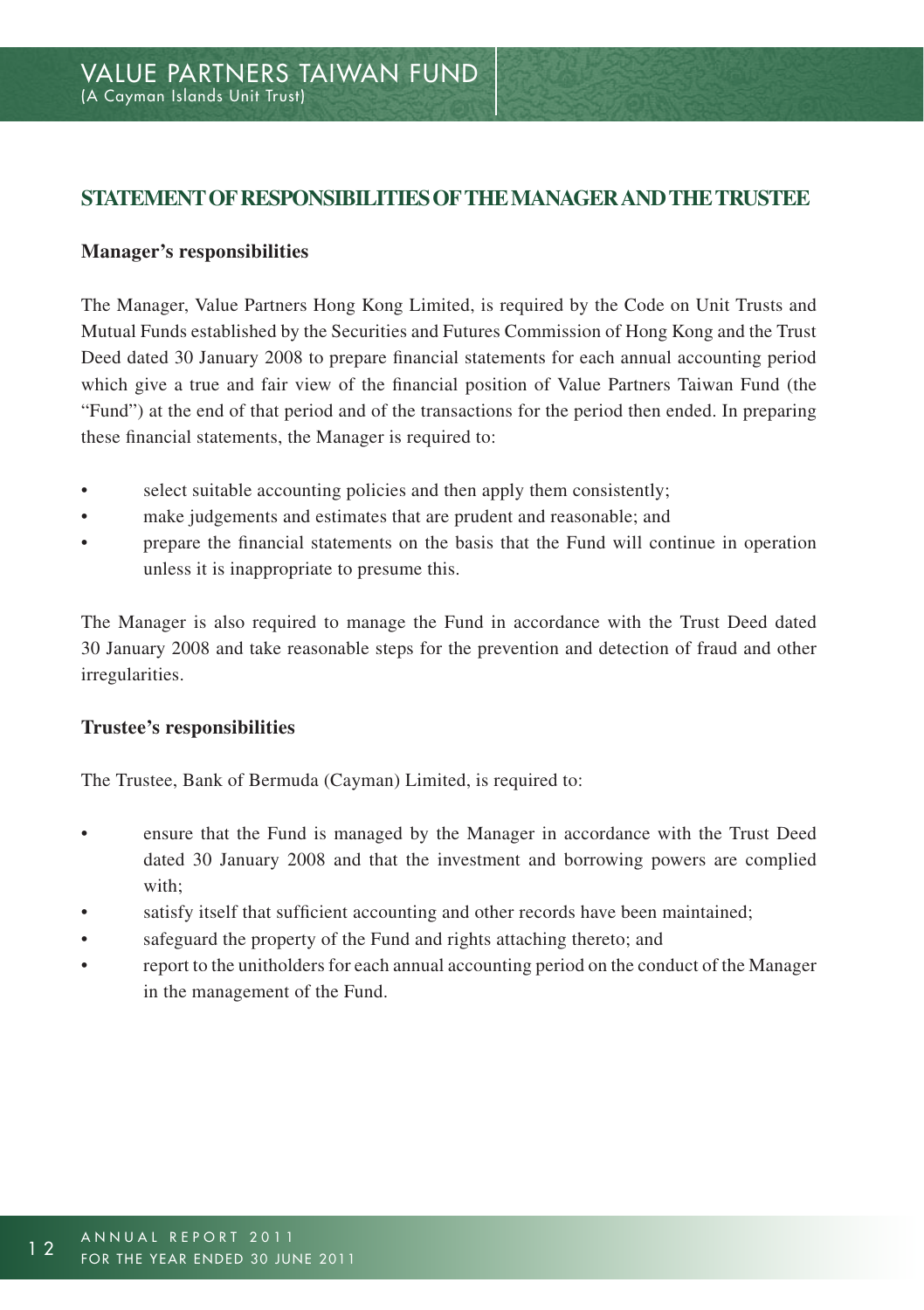## **TRUSTEE'S REPORT**

We hereby confirm that, in our opinion, the Manager, Value Partners Hong Kong Limited, has, in all material respects, managed Value Partners Taiwan Fund in accordance with the provisions of the Trust Deed dated 30 January 2008 for the year ended 30 June 2011.

For and on behalf of **Bank of Bermuda (Cayman) Limited**

Trustee 14 October 2011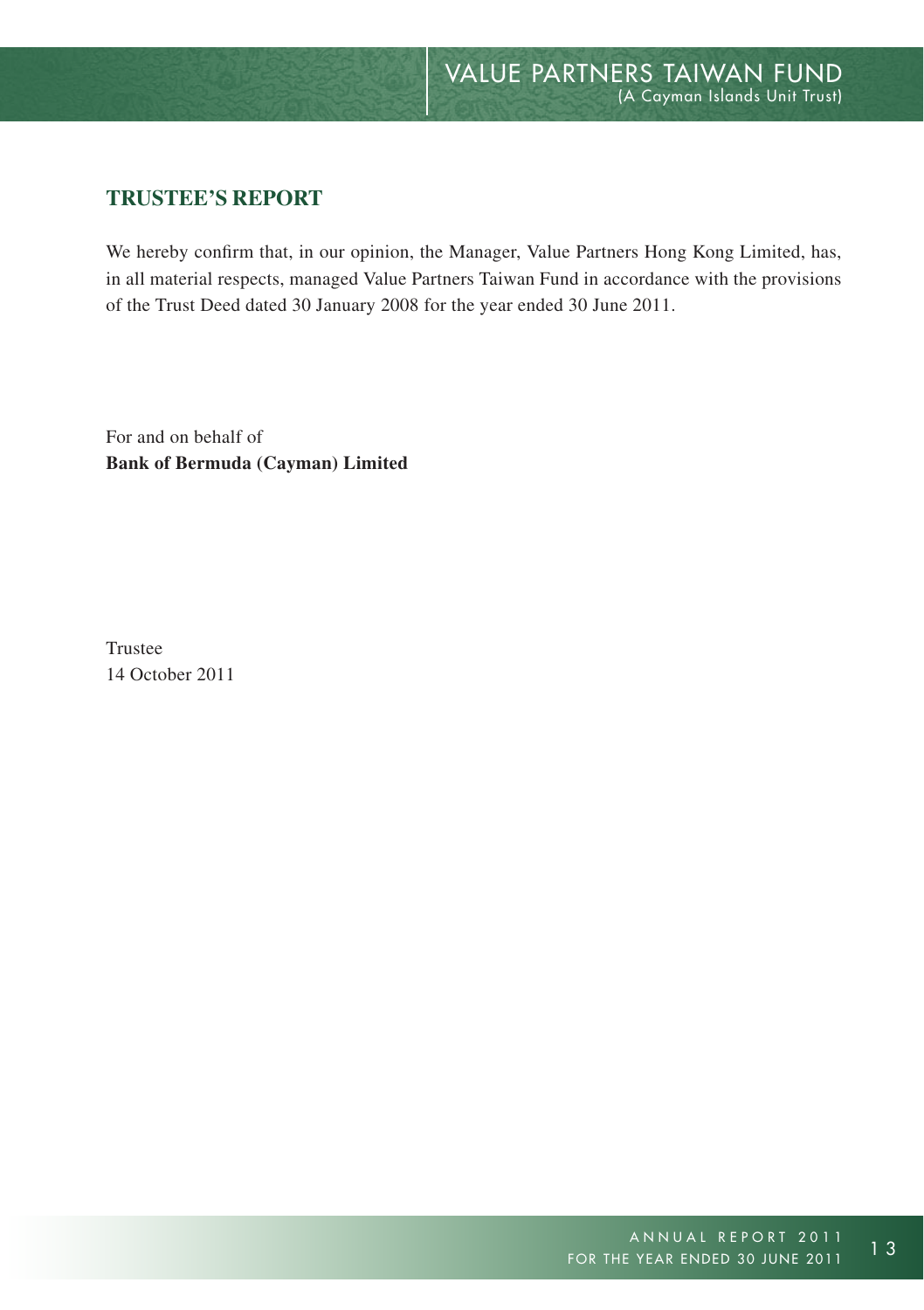# **INDEPENDENT AUDITOR'S REPORT TO THE TRUSTEE AND THE UNITHOLDERS OF VALUE PARTNERS TAIWAN FUND**

#### **Report on the financial statements**

We have audited the accompanying financial statements of Value Partners Taiwan Fund (the "Fund") set out on pages 16 to 36, which comprise the statement of financial position as at 30 June 2011, and the statement of comprehensive income, statement of changes in net assets attributable to unitholders and statement of cash flows for the year then ended, and a summary of significant accounting policies and other explanatory information.

#### **Management's responsibility for the financial statements**

The Trustee and the Manager (the "Management") of the Fund are responsible for the preparation and fair presentation of financial statements in accordance with International Financial Reporting Standards, and are responsible for ensuring that the financial statements have been properly prepared in accordance with the relevant disclosure provisions of the Trust Deed dated 30 January 2008 (the "Trust Deed"), and the relevant financial statements disclosure provisions specified in Appendix E of the Code on Unit Trusts and Mutual Funds established by the Securities and Futures Commission of Hong Kong (the "SFC Code"), and for such internal control as Management determines is necessary to enable the preparation of financial statements that are free from material misstatement, whether due to fraud or error.

#### **Auditor's responsibility**

Our responsibility is to express an opinion on these financial statements based on our audit. We conducted our audit in accordance with International Standards on Auditing. Those standards require that we comply with ethical requirements and plan and perform the audit to obtain reasonable assurance about whether the financial statements are free from material misstatement.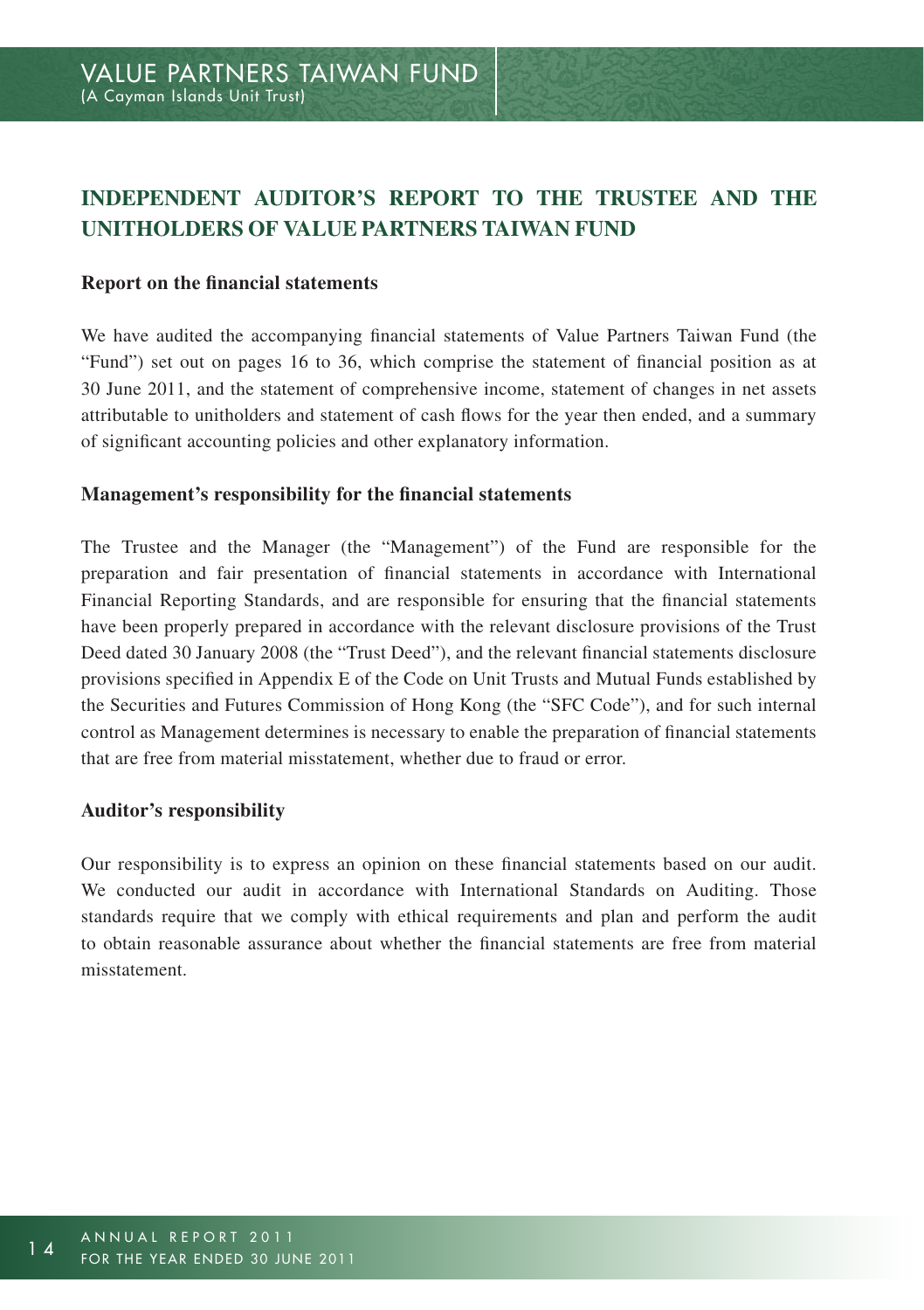# **INDEPENDENT AUDITOR'S REPORT TO THE TRUSTEE AND THE UNITHOLDERS OF VALUE PARTNERS TAIWAN FUND (Continued)**

#### **Auditor's responsibility (Continued)**

An audit involves performing procedures to obtain audit evidence about the amounts and disclosures in the financial statements. The procedures selected depend on the auditor's judgment, including the assessment of the risks of material misstatement of the financial statements, whether due to fraud or error. In making those risk assessments, the auditor considers internal control relevant to the Fund's preparation and fair presentation of financial statements in order to design audit procedures that are appropriate in the circumstances, but not for the purpose of expressing an opinion on the effectiveness of the Fund's internal control. An audit also includes evaluating the appropriateness of accounting policies used and the reasonableness of accounting estimates made by Management, as well as evaluating the overall presentation of the financial statements.

We believe that the audit evidence we have obtained is sufficient and appropriate to provide a basis for our audit opinion.

#### **Opinion**

In our opinion, the financial statements present fairly, in all material respects, the financial position of the Fund as at 30 June 2011, and its financial performance and its cash flows for the year then ended in accordance with International Financial Reporting Standards.

#### **Report on other legal and regulatory disclosure requirements**

We report that the financial statements have been properly prepared in accordance with the relevant disclosure provisions of the Trust Deed and the relevant financial statements disclosure provisions specified in the SFC Code.

**PricewaterhouseCoopers** Cayman Islands 14 October 2011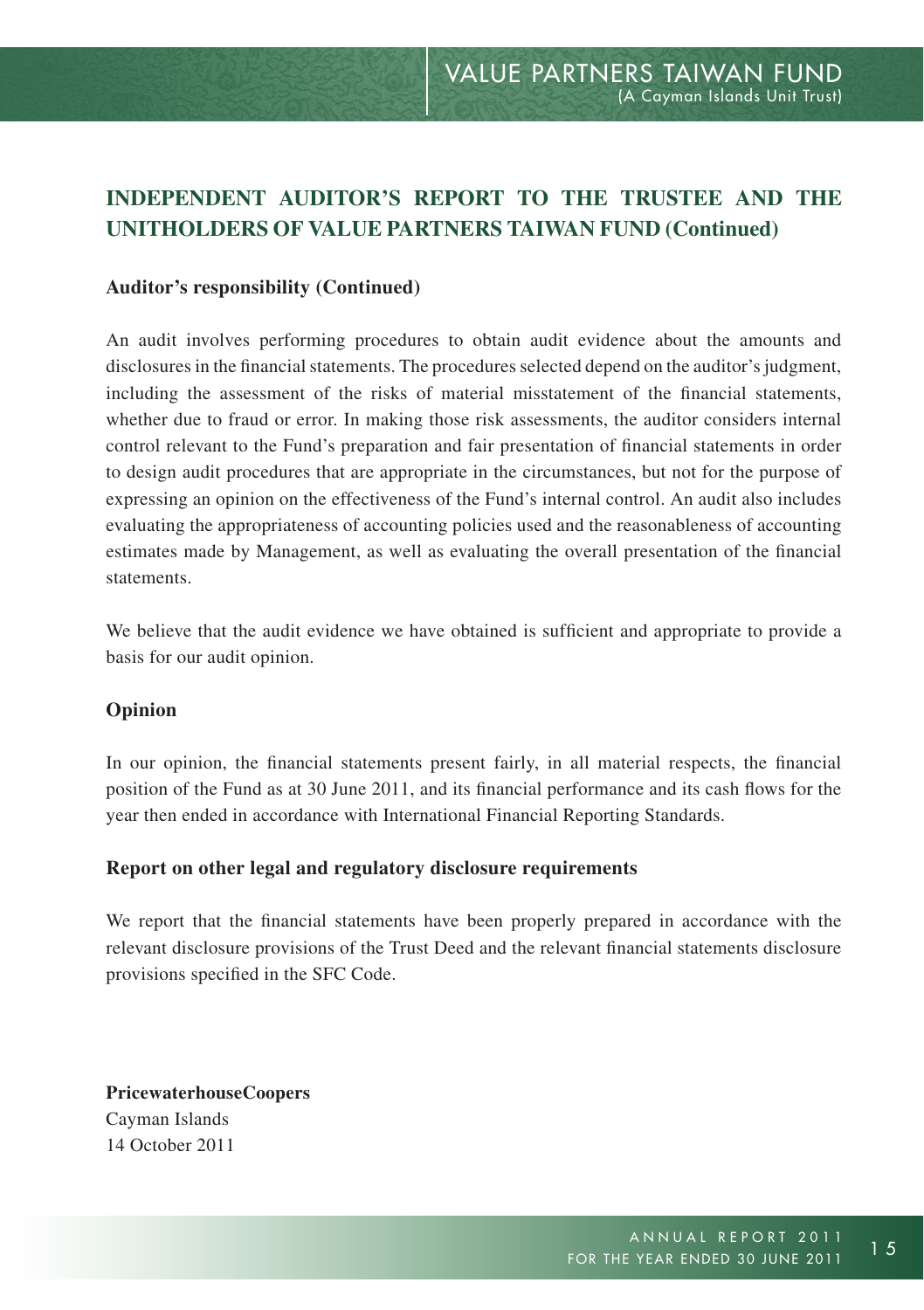## **STATEMENT OF FINANCIAL POSITION**

*AS AT 30 JUNE 2011*

|                                                       |             | 2011       | 2010       |
|-------------------------------------------------------|-------------|------------|------------|
|                                                       | <b>Note</b> | US\$       | US\$       |
| <b>Assets</b>                                         |             |            |            |
| Financial assets at fair value through profit or loss | 3(d)        | 58,883,844 | 37,651,580 |
| Amounts receivable on sales of investments            |             | 30,598     | 174,132    |
| Amounts receivable on issue of units                  |             | 348,984    | 257,426    |
| Dividends and interest receivables                    |             | 255,841    | 470        |
| <b>Bank</b> balances                                  |             | 5,071,940  | 2,944,399  |
| <b>Total assets</b>                                   |             | 64,591,207 | 41,028,007 |
| <b>Liabilities</b>                                    |             |            |            |
| Amounts payable on purchases of investments           |             |            | 204,384    |
| Amounts payable on redemption of units                |             | 2,957,905  |            |
| Management fee payable                                | 6(a)        | 79,977     | 48,651     |
| Performance fee payable                               | 6(b)        | 2,116,453  |            |
| Accruals and other payables                           |             | 37,075     | 38,959     |
| <b>Total liabilities</b>                              |             | 5,191,410  | 291,994    |
| Net assets attributable to unitholders                | 5           | 59,399,797 | 40,736,013 |
| <b>Represented by:</b>                                |             |            |            |
| - Net assets attributable to unitholders              |             |            |            |
| (at last traded prices)                               | 5           | 59,497,995 | 40,782,979 |
| - Adjustment for different bases adopted by           |             |            |            |
| the Fund in arriving at the net assets                |             |            |            |
| attributable to unitholders                           | 5           | (98, 198)  | (46,966)   |
| Net asset value per unit (at last traded prices)      |             |            |            |
| with 4,582,445.33 (2010: 4,196,439.28)                |             |            |            |
| units outstanding                                     |             | 12.98      | 9.72       |
|                                                       |             |            |            |

Signed by:

**Value Partners Hong Kong Limited,** *Manager* **Bank of Bermuda (Cayman) Limited,** *Trustee*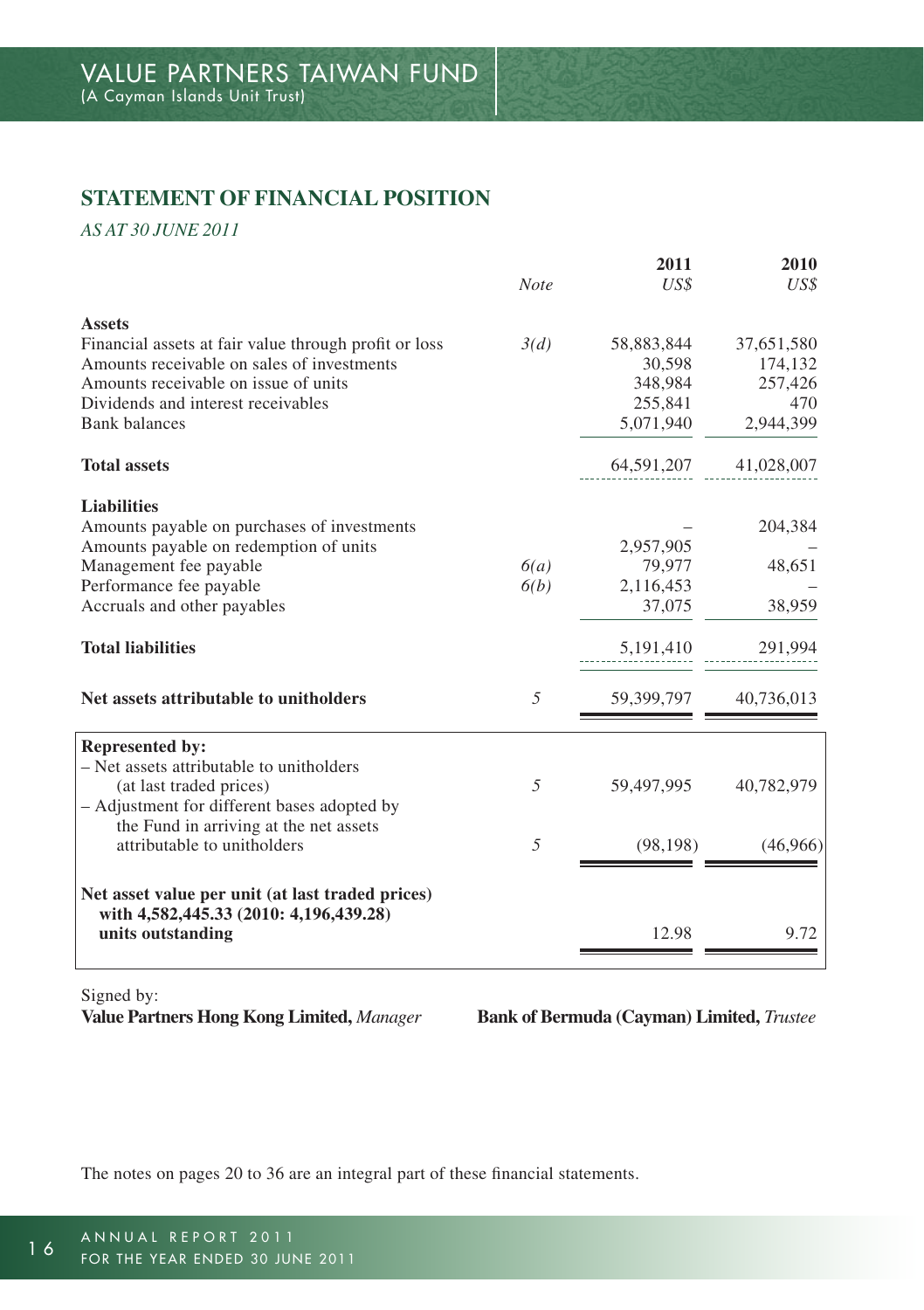## **STATEMENT OF COMPREHENSIVE INCOME**

*FOR THE YEAR ENDED 30 JUNE 2011*

| <b>Note</b> | 2011<br>US\$ | 2010<br>US\$                                         |
|-------------|--------------|------------------------------------------------------|
|             |              |                                                      |
|             |              |                                                      |
|             |              | 1,169,462<br>440                                     |
|             |              | 4,264,100                                            |
|             |              | 2,963,554                                            |
|             |              | 45,522                                               |
|             |              |                                                      |
|             | 17,647,274   | 8,443,078                                            |
|             |              |                                                      |
| 6(b)        | 2,116,453    |                                                      |
| 6(a)        | 659,104      | 486,486                                              |
|             | 399,841      | 394,361                                              |
| 6(c)        | 116,489      | 105,000                                              |
|             | 52,312       | 35,656                                               |
|             | 33,300       | 27,960                                               |
|             | 4,863        | 11,728                                               |
|             | 30,194       | 23,931                                               |
|             | 3,412,556    | 1,085,122                                            |
|             |              |                                                      |
|             | 14,234,718   | 7,357,956                                            |
|             |              |                                                      |
| 7(c)        | (398, 144)   | (236, 429)                                           |
|             | 13,836,574   | 7,121,527                                            |
|             |              | 1,789,700<br>378<br>9,376,082<br>6,384,602<br>96,512 |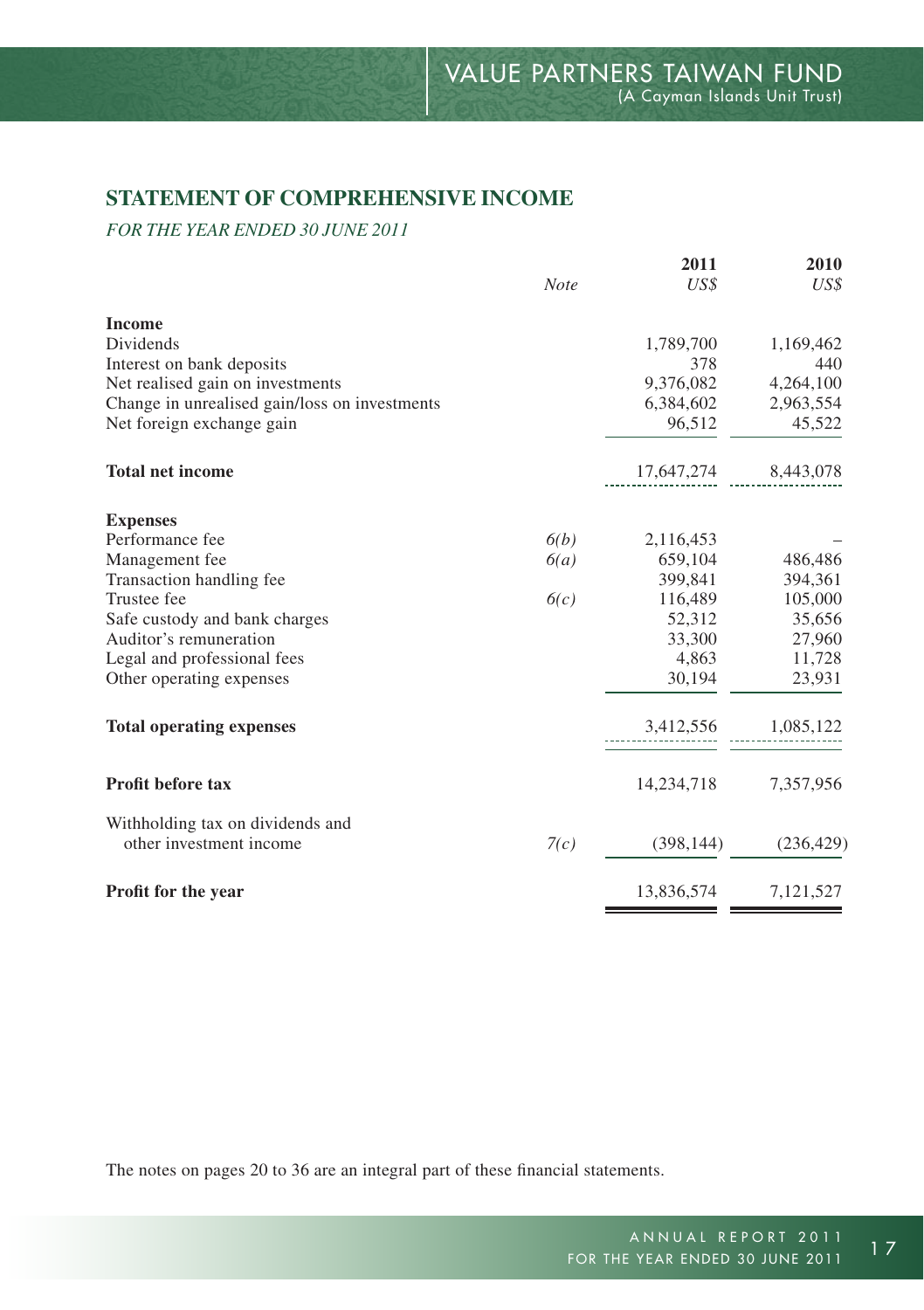## **STATEMENT OF CHANGES IN NET ASSETS ATTRIBUTABLE TO UNITHOLDERS**

*FOR THE YEAR ENDED 30 JUNE 2011*

|                                                      | 2011<br>US\$               | 2010<br>US\$             |
|------------------------------------------------------|----------------------------|--------------------------|
| Net assets attributable to unitholders as at 1 July  | 40,736,013                 | 33,702,132               |
| Issue of units<br>Redemption of units                | 19.625.672<br>(14,798,462) | 5,680,858<br>(5,768,504) |
| Net increase/(decrease) from capital transactions    | 4,827,210                  | (87, 646)                |
| Profit for the year                                  | 13.836.574                 | 7,121,527                |
| Net assets attributable to unitholders as at 30 June | 59.399.797                 | 40.736.013               |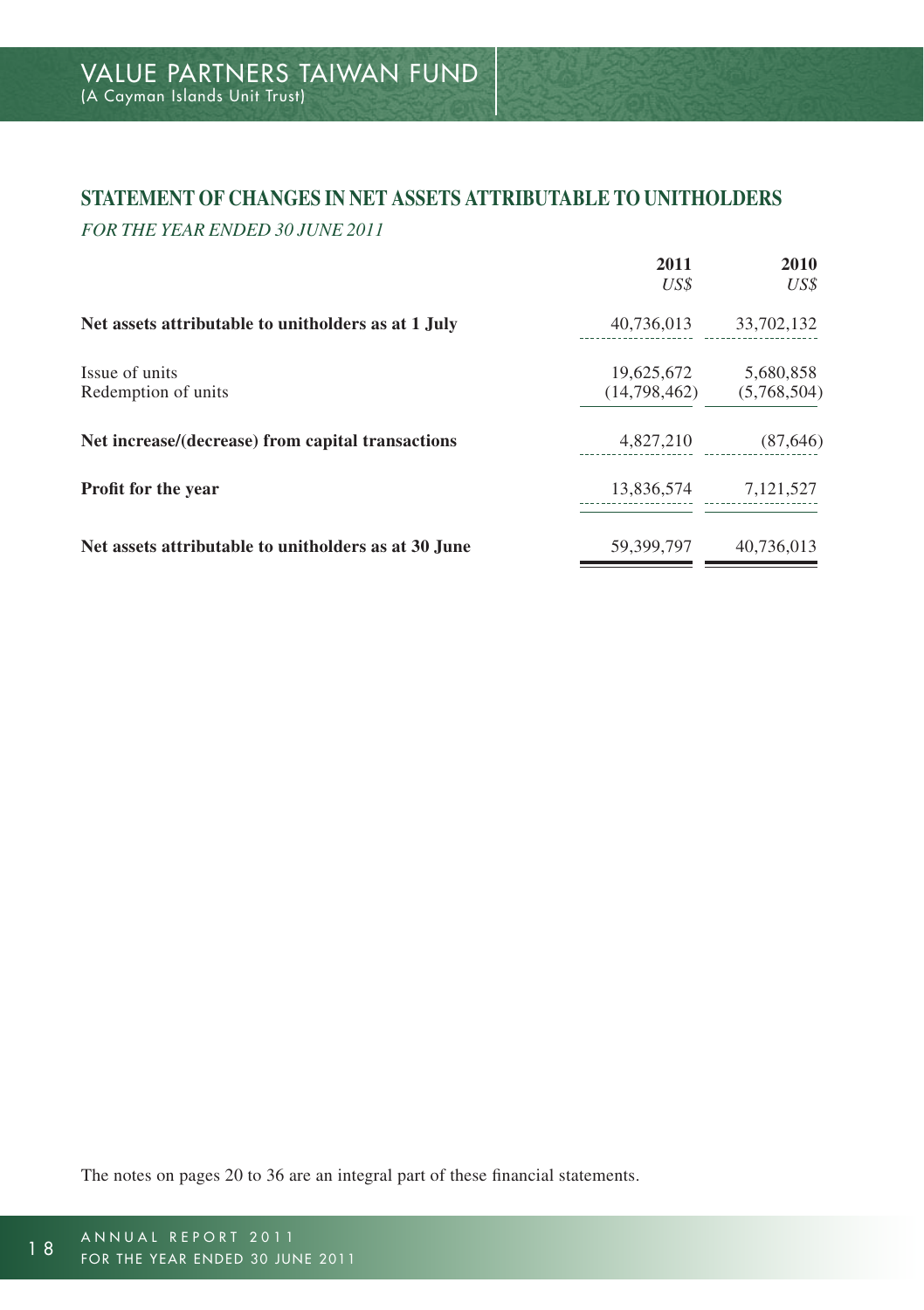## **STATEMENT OF CASH FLOWS**

*FOR THE YEAR ENDED 30 JUNE 2011*

|                                                                                                  | US\$             | US\$             |
|--------------------------------------------------------------------------------------------------|------------------|------------------|
| Cash flows from operating activities                                                             |                  |                  |
| Profit for the year                                                                              | 13,836,574       | 7,121,527        |
| Adjustments for:                                                                                 |                  |                  |
| Dividends                                                                                        | (1,789,700)      | (1,169,462)      |
| Interest on bank deposits<br>Withholding tax on dividends and other investment income            | (378)<br>398,144 | (440)<br>236,429 |
|                                                                                                  |                  |                  |
|                                                                                                  | 12,444,640       | 6,188,054        |
| Increase in financial assets at fair value through profit or loss                                | (21, 232, 264)   | (8,218,469)      |
| Decrease in amounts receivable on sales of investments<br>(Decrease)/increase in amounts payable | 143,534          | 62,785           |
| on purchases of investments                                                                      | (204, 384)       | 92,226           |
| Increase in management fee payable, performance                                                  |                  |                  |
| fee payable, accruals and other payables                                                         | 2,145,895        | 21,519           |
| Cash used in operations                                                                          | (6,702,579)      | (1,853,885)      |
| Dividends received                                                                               | 1,534,333        | 1,355,667        |
| Interest on bank deposits received                                                               | 374              | 460              |
| Withholding tax on dividends and                                                                 |                  |                  |
| other investment income paid                                                                     | (398, 144)       | (236, 429)       |
| Net cash outflow from operating activities                                                       | (5,566,016)      | (734, 187)       |
| <b>Cash flows from financing activities</b>                                                      |                  |                  |
| Proceeds from issue of units                                                                     | 19,534,114       | 5,423,432        |
| Payments on redemption of units                                                                  | (11,840,557)     | (5,768,504)      |
| Net cash inflow/(outflow) from financing activities                                              | 7,693,557        | (345,072)        |
| Net increase/(decrease) in cash and cash equivalents                                             | 2,127,541        | (1,079,259)      |
| Cash and cash equivalents as at 1 July                                                           | 2,944,399        | 4,023,658        |
| Cash and cash equivalents as at 30 June,                                                         |                  |                  |
| representing bank balances                                                                       | 5,071,940        | 2,944,399        |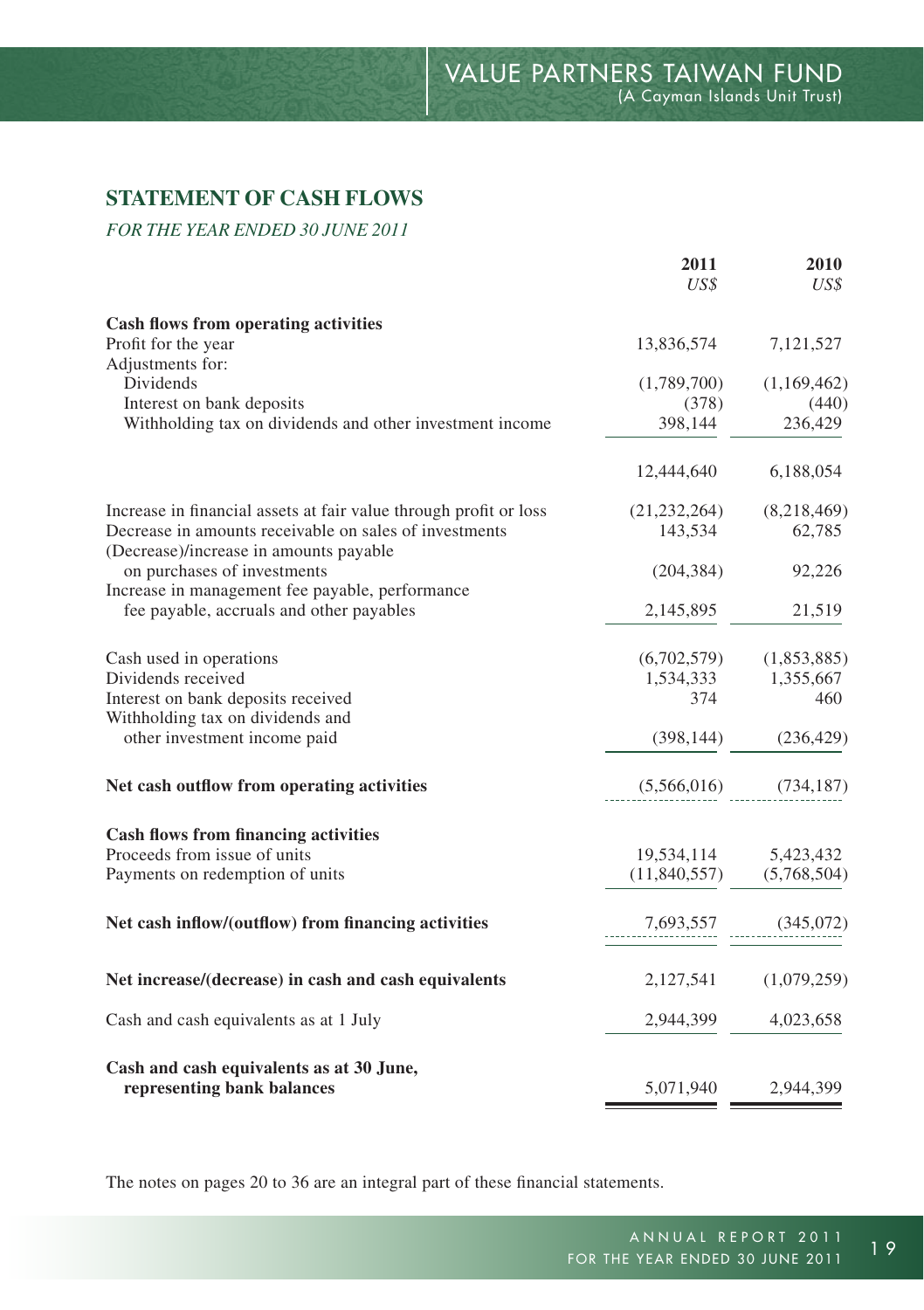## **NOTES TO THE FINANCIAL STATEMENTS**

## **1 General information**

Value Partners Taiwan Fund (the "Fund") is an open-ended unit trust established by the Trust Deed dated 30 January 2008. The Fund is registered under the Mutual Funds Law (revised) of the Cayman Islands, governed by the laws of the Cayman Islands and regulated by the Cayman Islands Monetary Authority. Besides, the Fund is authorised by the Securities and Futures Commission of Hong Kong and is required to comply with the Code on Unit Trusts and Mutual Funds established by the Securities and Futures Commission of Hong Kong (the "Code").

The Fund's investment objective is to achieve long-term capital growth through primarily investing in companies that are listed on (a) the Taiwan Stock Exchange; or (b) the Gre Tai Securities Market; or (c) any stock exchange but which have their main operations or majority of assets in or derive the majority of their income from Taiwan. This includes companies incorporated and/or quoted outside Taiwan. The Fund's investment activities are managed by Value Partners Hong Kong Limited (the "Manager"). The Fund's administration is delegated to Bank of Bermuda (Cayman) Limited (the "Trustee"). The principal office of the Fund is PO Box 513, HSBC House, 68 West Bay Road, Grand Cayman KY1-1106, Cayman Islands.

## **2 Significant accounting policies**

The principal accounting policies applied in the preparation of these financial statements are set out below. These policies have been consistently applied to all the years presented, unless otherwise stated.

#### **(a) Basis of preparation**

The financial statements have been prepared in accordance with International Financial Reporting Standards ("IFRS"). They have been prepared under the historical cost convention, as modified by the revaluation of financial assets at fair value through profit or loss.

The preparation of financial statements in conformity with IFRS requires the use of accounting estimates. It also requires the exercise of judgement in the process of applying the Fund's accounting policies.

All reference to net assets throughout this document refers to net assets attributable to unitholders unless otherwise stated.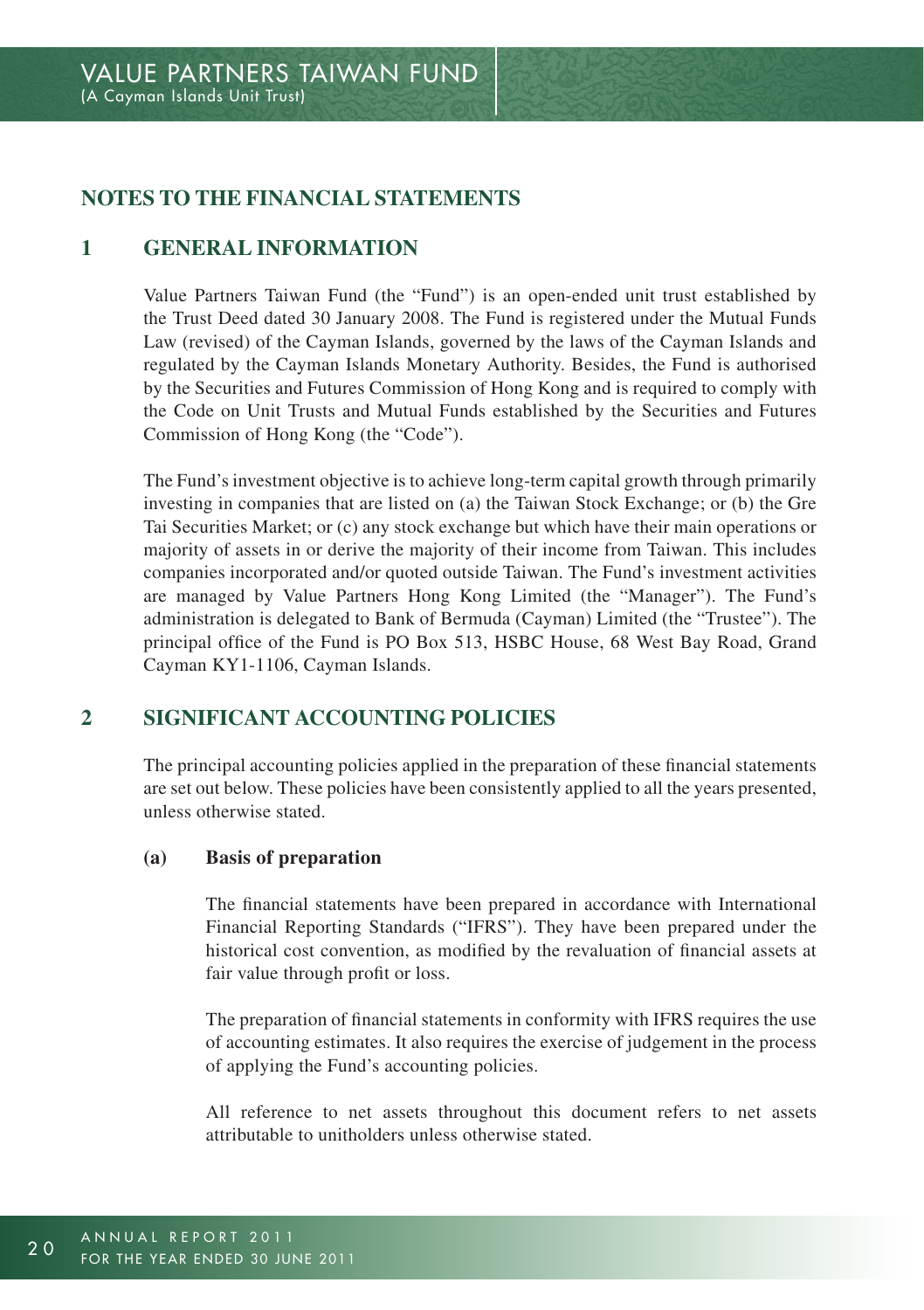## **2 Significant accounting policies (Continued)**

#### **(a) Basis of preparation (Continued)**

*Standards and amendments to existing standards effective 1 July 2010*

IAS 1 (Amendment) "Presentation of Financial Statements". The amendment clarifies that the potential settlement of a liability by the issue of equity is not relevant to its classification as current or non-current. By amending the definition of current liability, the amendment permits a liability to be classified as non-current (provided that the entity has an unconditional right to defer settlement by transfer of cash or other assets for at least 12 months after the accounting period) notwithstanding the fact that the entity could be required by the counterparty to settle in shares at any time. The Fund has applied IAS 1 (Amendment) from 1 July 2010. The amendment does not have any impact on the Fund's financial statements.

*Standards that are not yet effective and have not been early adopted by the Fund*

• IFRS 9 "Financial Instruments Part 1: Classification and Measurement" (effective from 1 January 2013). IFRS 9 was issued in November 2009 and replaces those parts of IAS 39 relating to the classification and measurement of financial assets. The standard requires an entity to classify its financial assets into two measurement categories: those to be measured subsequently at fair value, and those to be measured subsequently at amortised cost. The decision is to be made at initial recognition. The classification depends on the entity's business model for managing its financial instruments and the contractual cash flow characteristics of the instrument. The Manager and the Trustee (the "Management") anticipate that the application of the standard will have no material impact on how the results and financial position of the Fund are prepared.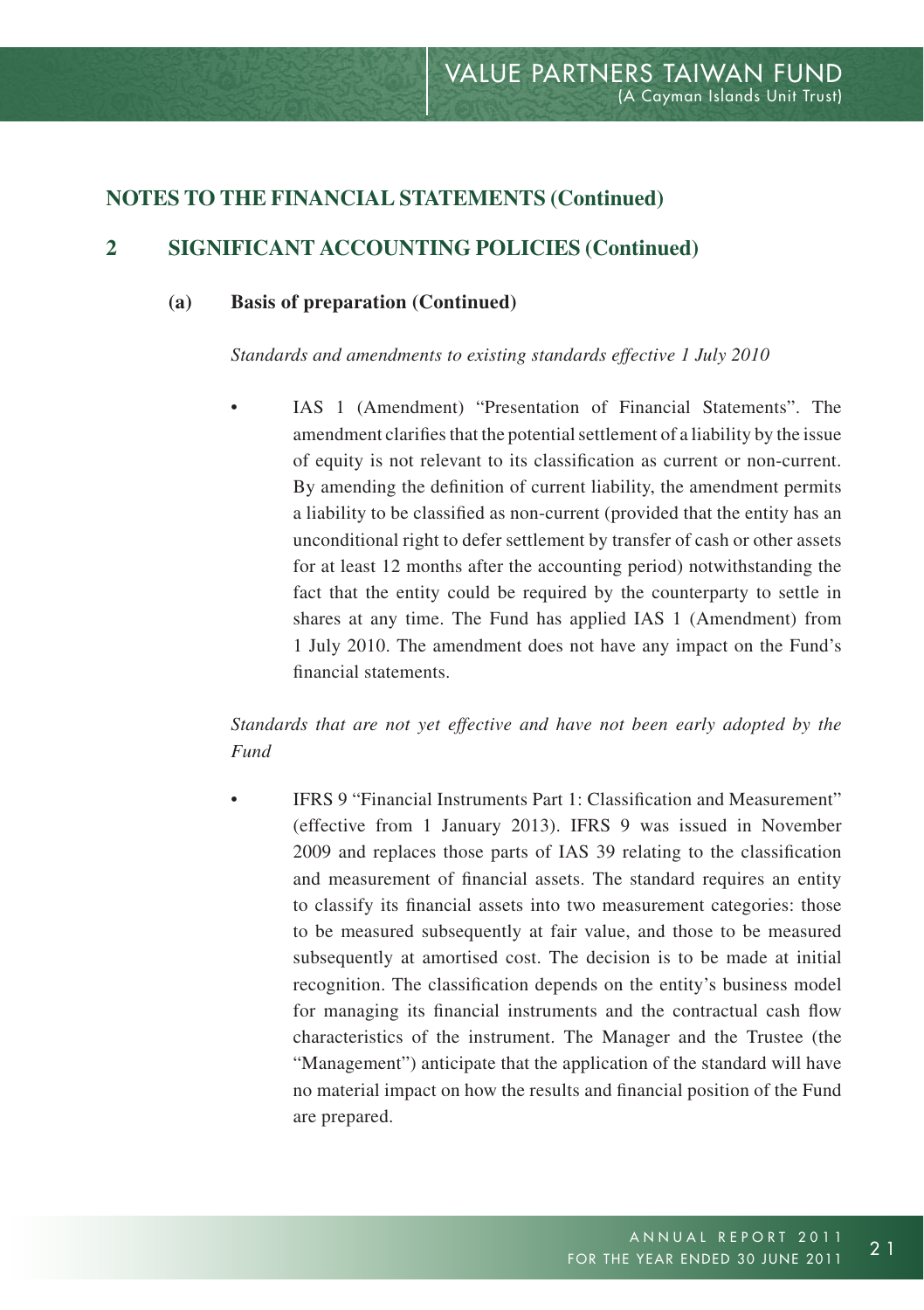## **2 Significant accounting policies (Continued)**

#### **(b) Financial assets at fair value through profit or loss**

#### *(i) Classification*

The Fund classifies its investments in equity securities, and related derivatives, as financial assets at fair value through profit or loss. These financial assets are designated by Management at fair value through profit or loss at inception.

#### *(ii) Recognition/derecognition*

Regular-way purchases and sales of investments are recognised on the trade date – the date on which the Fund commits to purchasing or selling the investment. Investments are derecognised when the rights to receive cash flows from the investments have expired or the Fund has transferred substantially all risks and rewards of ownership.

#### *(iii) Measurement*

Financial assets at fair value through profit or loss are initially recognised at fair value. Transaction costs are expensed in the statement of comprehensive income. Subsequent to initial recognition, all financial assets at fair value through profit or loss are measured at fair value. Gains and losses arising from changes in the fair value of financial assets at fair value through profit or loss are presented in the statement of comprehensive income in the period in which they arise.

#### *(iv) Fair value estimation*

The fair value of financial instruments traded in active markets (such as publicly traded derivatives and trading securities) is based on quoted market prices at the year end date. The quoted market price used for financial assets held by the Fund is the current bid price.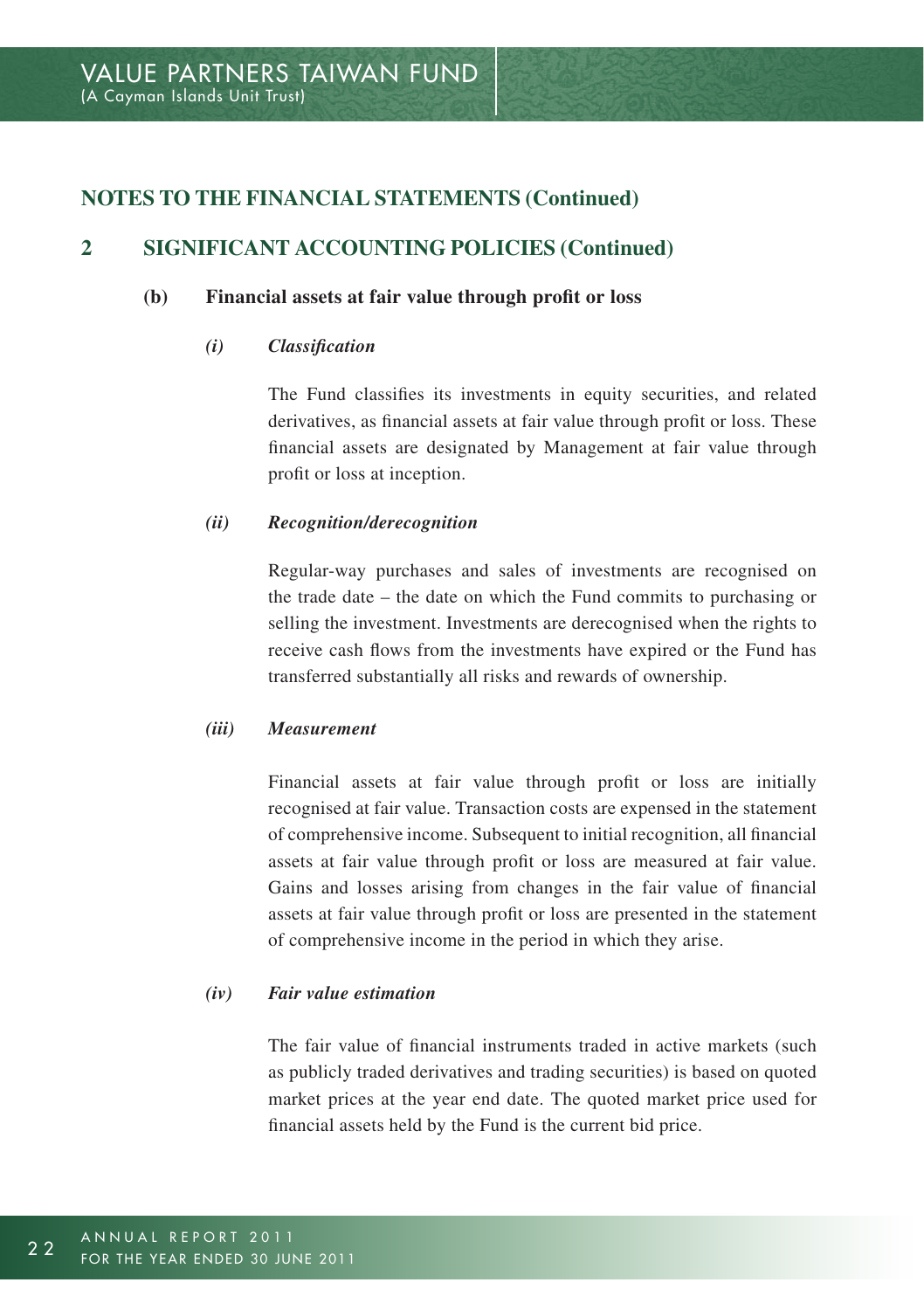## **2 Significant accounting policies (Continued)**

#### **(c) Income**

Dividend income is recognised when the right to receive payment is established.

Interest income is recognised in the statement of comprehensive income on a time-proportion basis using the effective interest method.

#### **(d) Expenses**

Expenses are accounted for on an accrual basis.

#### **(e) Foreign currency translation**

The financial statements are presented in United States dollar ("USD"), which is the Fund's functional and presentation currency.

Foreign currency transactions are translated into the functional currency using the exchange rates prevailing at the dates of the transactions. Foreign exchange gains and losses resulting from the settlement of such transactions and from the translation at year end exchange rates of assets and liabilities denominated in foreign currencies are recognised in the statement of comprehensive income.

## **(f) Taxation**

The Fund currently incurs withholding tax imposed by certain countries on investment income and capital gains. Such income is recorded gross of withholding tax in the statement of comprehensive income.

#### **(g) Cash and cash equivalents**

Cash and cash equivalents include cash in hand, deposits held at call with banks, other short-term highly liquid investments with original maturities of three months or less.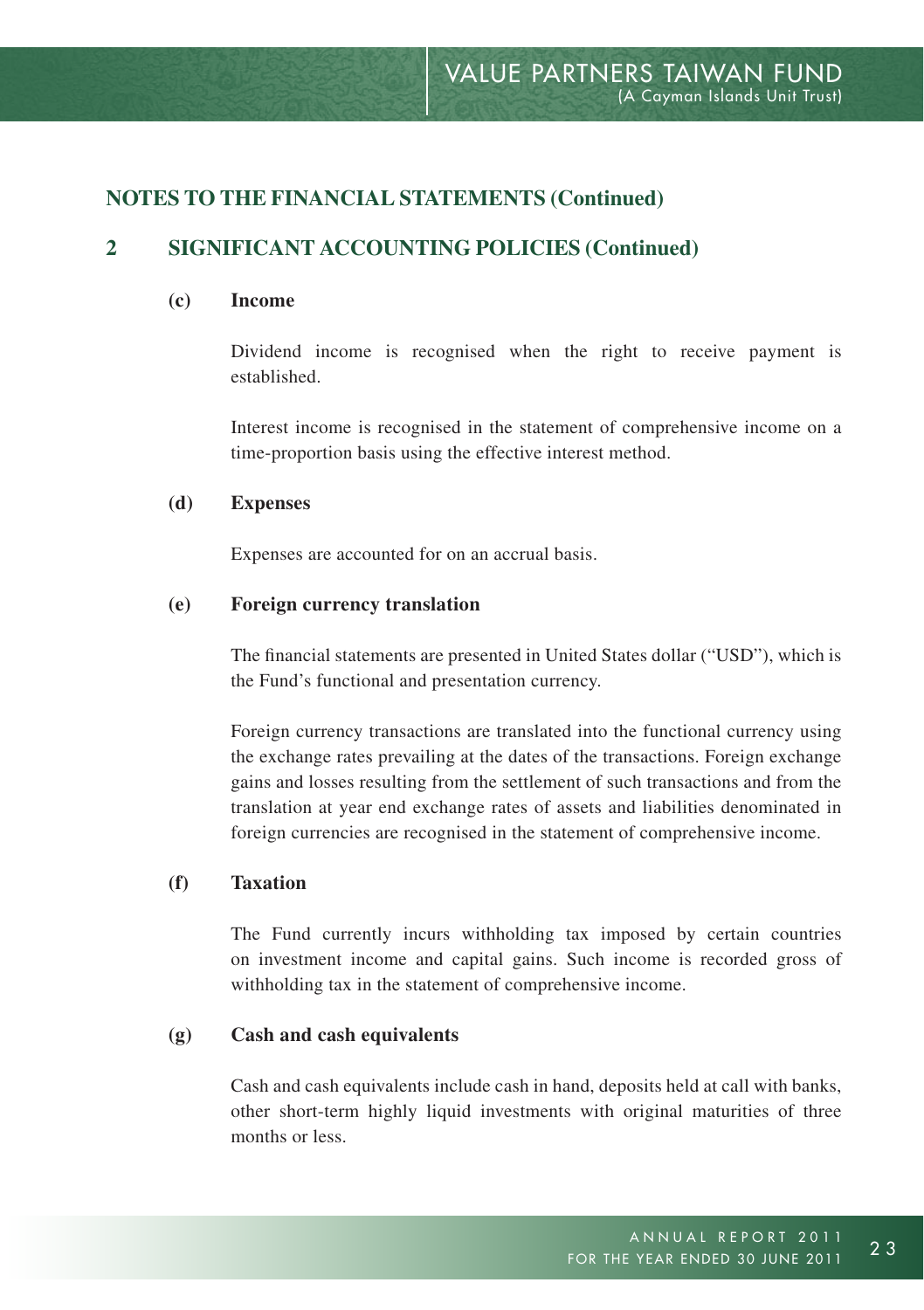## **3 Financial risk management**

The Fund's activities expose it to a variety of financial risks: market risk (including foreign exchange risk, price risk and interest rate risk), credit and counterparty risk and liquidity risk.

The risk and respective risk management policies employed by the Fund to manage these risks are discussed below:

#### **(a) Market risk**

#### *(i) Foreign exchange risk*

The Fund may hold assets denominated in currencies other than the United States dollar, the functional currency, it may therefore be exposed to foreign exchange risk. The Fund's overall currency positions are monitored on a daily basis by the Manager.

The table below includes both monetary and non-monetary assets and liabilities held in different foreign currencies together with the percentage of reasonable possible change in foreign exchange rates and the estimated impact on net assets.

|                    | <b>Total net foreign</b>       |                               |                      |                                             |
|--------------------|--------------------------------|-------------------------------|----------------------|---------------------------------------------|
|                    | currency exposures             |                               |                      |                                             |
|                    | Non-<br>monetary<br>net assets | <b>Monetary</b><br>net assets | Percentage<br>change | <b>Estimated</b><br>impact on<br>net assets |
|                    | US\$<br>equivalent             | US\$<br>equivalent            | $\%$                 | US\$                                        |
| As at 30 June 2011 |                                |                               |                      |                                             |
| Australian dollar  | 344.788                        |                               | $+/-5$               | $+/-17.239$                                 |
| Hong Kong dollar*  | 973,047                        | 105,949                       | $+/-0$               |                                             |
| Taiwan dollar      | 52.601.753                     | 1.386.289                     | $+/-5$               | $+/-2,699,402$                              |
| As at 30 June 2010 |                                |                               |                      |                                             |
| Australian dollar  | 390,151                        | 1,183                         | $+/-5$               | $+/-19,567$                                 |
| Hong Kong dollar*  | 3,041,447                      | 1,024,726                     | $+/-0$               |                                             |
| Taiwan dollar      | 31.861.322                     | 1,732,623                     | $+/-5$               | $+/-1,679,697$                              |

\* *The Hong Kong dollar is currently linked to the United States dollar, the functional currency, within a narrow range, and is therefore not exposed to significant foreign exchange risk.*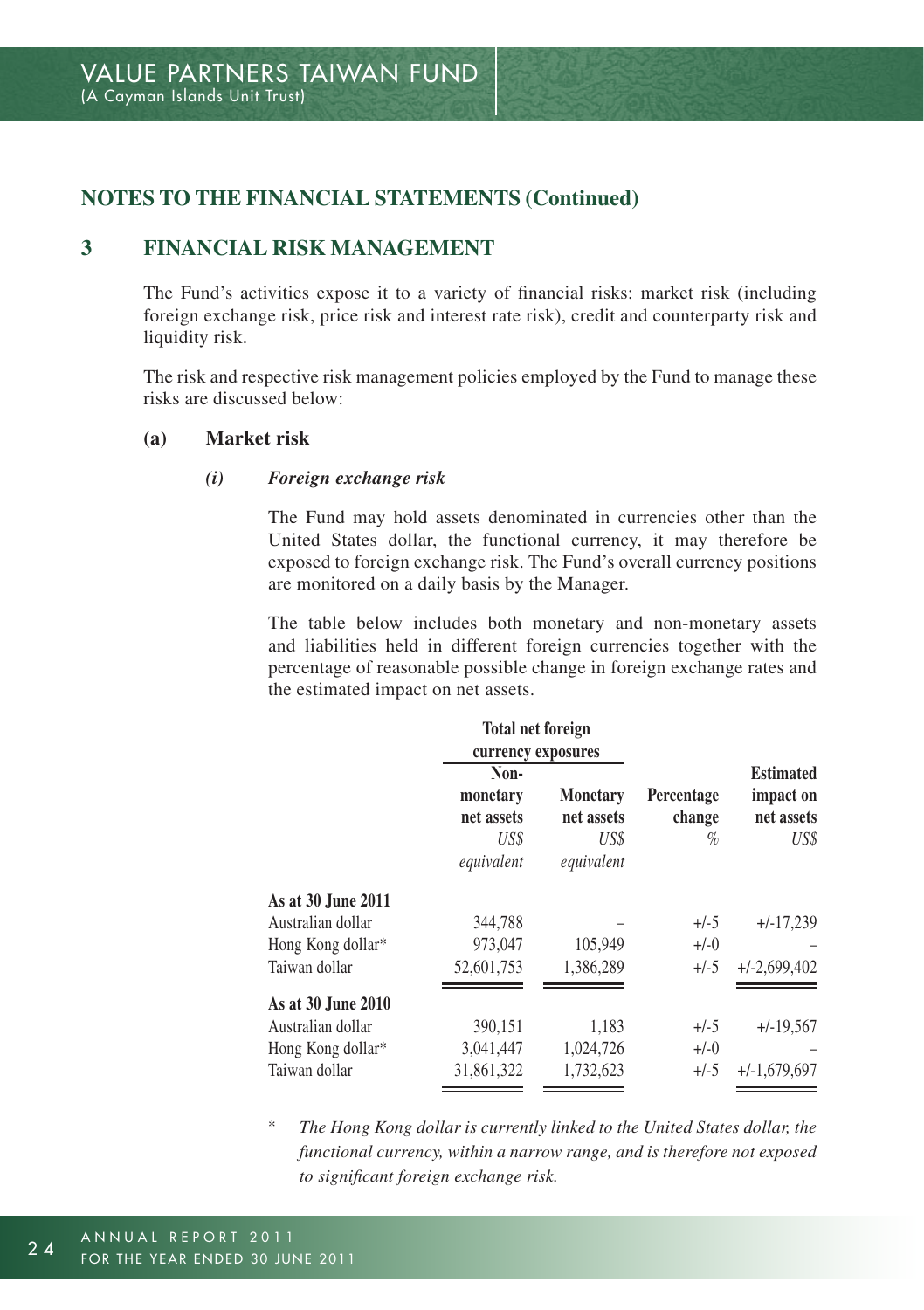## **3 Financial risk management (Continued)**

#### **(a) Market risk (Continued)**

*(ii) Price risk*

The Manager manages price risk primarily through diversification of the portfolio and through a careful selection of securities and other financial instruments within specified limits as stated in the Explanatory Memorandum. The Fund's overall market positions are monitored on a daily basis by the Manager.

The Fund's overall market exposures were as follow:

|                                       | % of net assets |       |
|---------------------------------------|-----------------|-------|
|                                       | 2011            | 2010  |
| <b>Financial assets at fair value</b> |                 |       |
| through profit or loss                |                 |       |
| <b>Listed equity securities</b>       |                 |       |
| Australia                             | 0.58            | 0.96  |
| Hong Kong                             |                 |       |
| - H-shares                            |                 | 2.22  |
| – Others                              | 1.64            | 5.22  |
| Taiwan                                | 88.41           | 78.12 |
|                                       | 90.63           | 86.52 |
| <b>Listed equity warrants</b>         |                 |       |
| Hong Kong                             |                 | 0.02  |
| <b>Commodities</b>                    | 8.34            | 5.78  |
|                                       | 98.97           | 92.32 |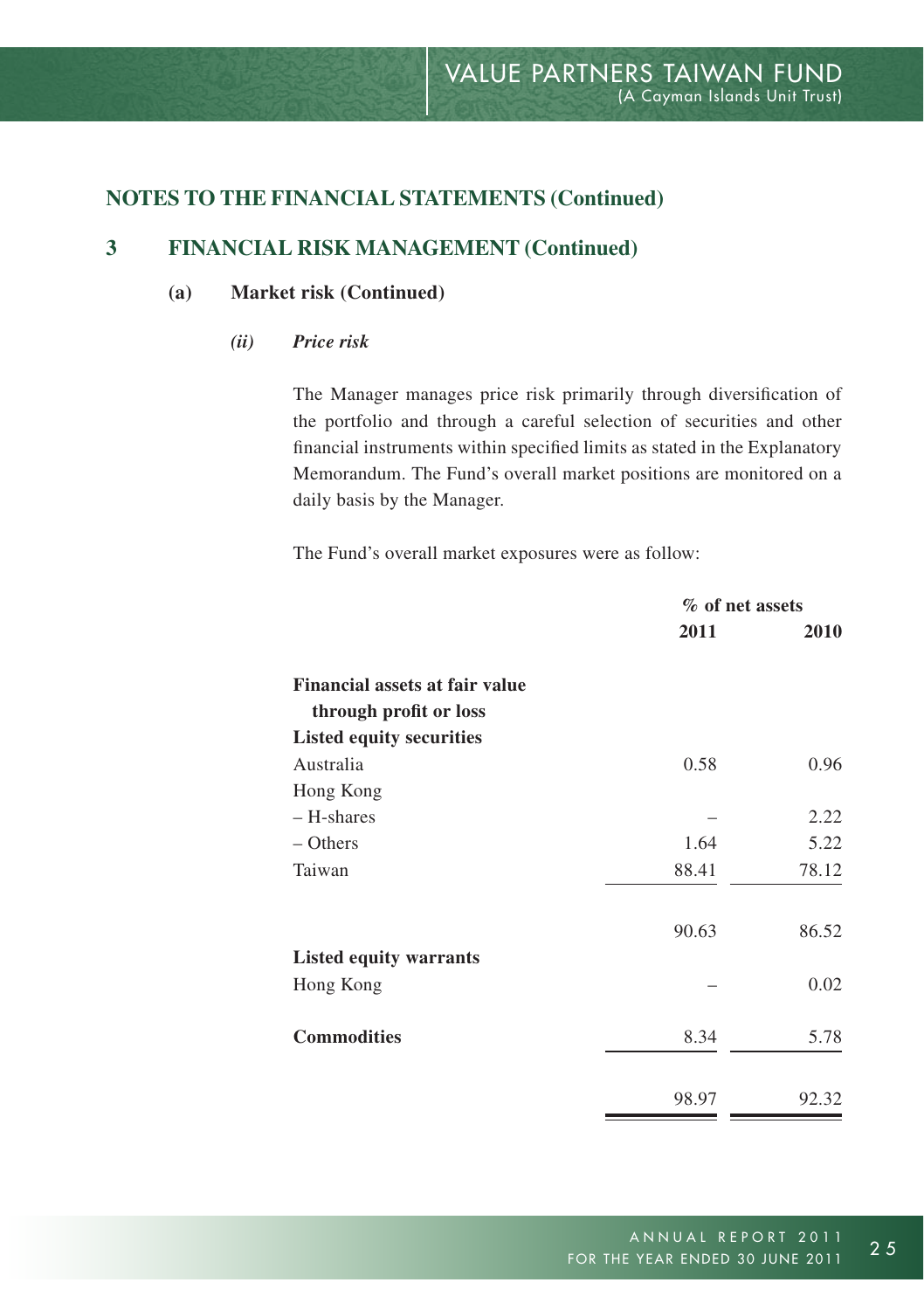## **3 Financial risk management (Continued)**

#### **(a) Market risk (Continued)**

#### *(ii) Price risk (Continued)*

The table below shows the analysis of the equity securities by industry.

|                        | 2011   | 2010   |
|------------------------|--------|--------|
|                        | $\%$   | $\%$   |
| Information technology | 51.66  | 47.60  |
| Consumer discretionary | 15.02  | 11.45  |
| <b>Financials</b>      | 9.30   | 7.39   |
| Materials              | 9.11   | 10.65  |
| Industrials            | 7.59   | 10.21  |
| Consumer staples       | 5.81   | 9.03   |
| Healthcare             | 0.87   |        |
| Energy                 | 0.64   | 3.67   |
|                        | 100.00 | 100.00 |

The table below summarises the sensitivity of the Fund's portfolio of equity securities to equity price movements. The analysis is based on the assumptions that the Taiwan TAIEX Index increased/decreased with all other variables held constant and that the fair value of the Fund's portfolio of equity securities moved according to their historical correlation with the index. The Fund is not directly correlated with any Asian market indices. The index should be used for guidance and performance comparison purposes only. The Manager does not manage price risk with reference to any market index.

|                    | Percentage change |         |                 | <b>Estimated change in</b><br>net asset value |
|--------------------|-------------------|---------|-----------------|-----------------------------------------------|
|                    | 2011              | 2010    | 2011            | 2010                                          |
|                    | $\%$              | $\%$    | US\$            | US\$                                          |
| Taiwan TAIEX Index | $+/-30$           | $+/-30$ | $+/-15.843.073$ | $+/-9.999.011$                                |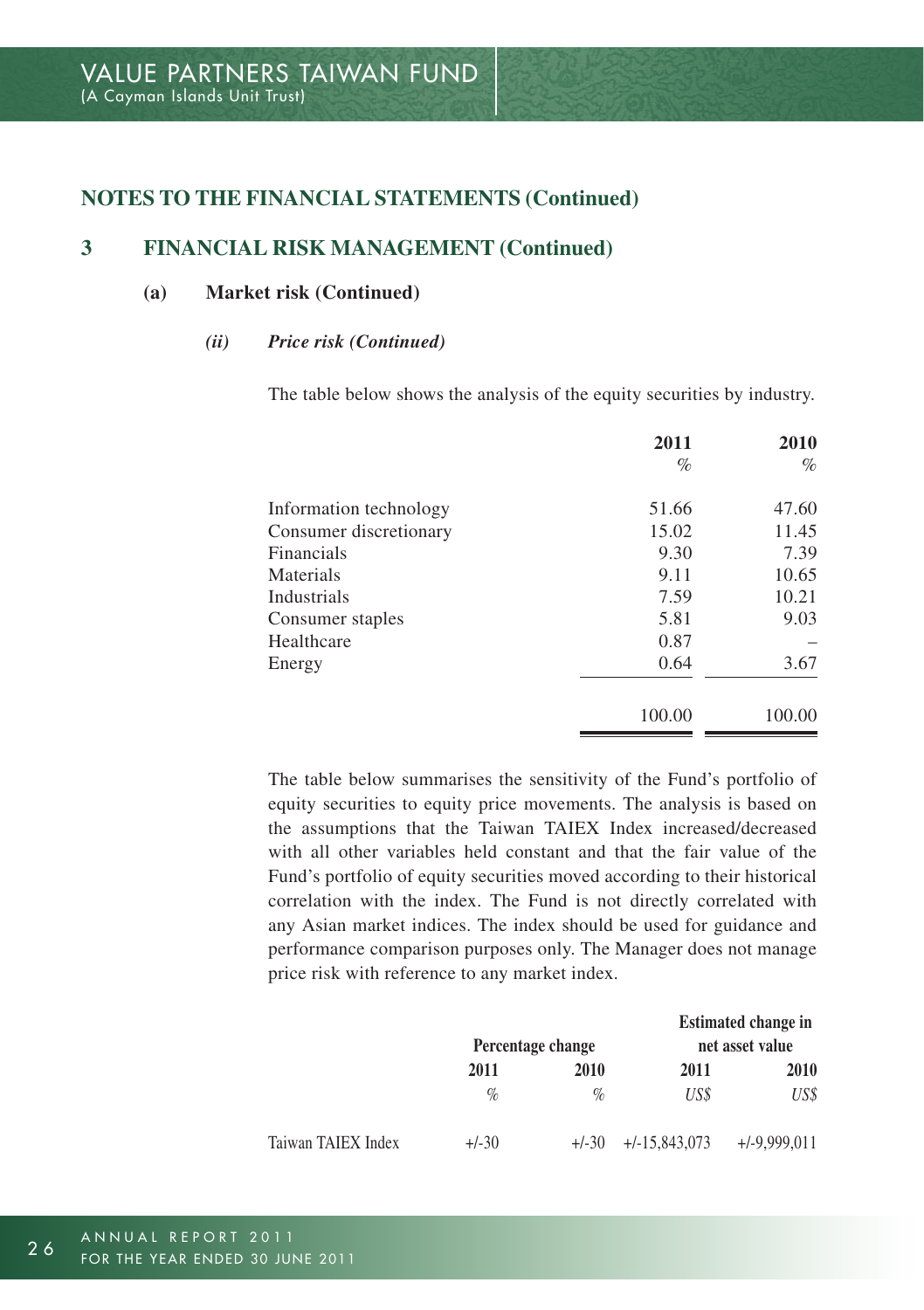## **3 Financial risk management (Continued)**

#### **(a) Market risk (Continued)**

#### *(ii) Price risk (Continued)*

As at 30 June 2011 and 2010, the Fund also invested in gold and/or gold exchange-traded fund and was therefore exposed to commodity price risk. The table below summarises the sensitivity of the Fund's investments in gold and/or gold exchanged-traded fund to gold price movements.

|            |        |                   |              | <b>Estimated change in</b> |
|------------|--------|-------------------|--------------|----------------------------|
|            |        | Percentage change |              | net asset value            |
|            | 2011   | 2010              | 2011         | 2010                       |
|            | $\%$   | $\%$              | US\$         | US\$                       |
| Gold price | $+/-5$ | $+/-5$            | $+/-248.213$ | $+/-117.933$               |

#### *(iii) Interest rate risk*

The majority of the Fund's financial assets and liabilities are non-interest bearing. As a result, the Fund is not subject to significant amounts of risk due to fluctuations in the prevailing levels of market interest rates.

Bank balances are subject to interest rate risk as the return is derived from the current inter-bank lending rates; however, the interest rate risk is not actively managed as it is not considered significant. As a result, no sensitivity analysis is deemed necessary.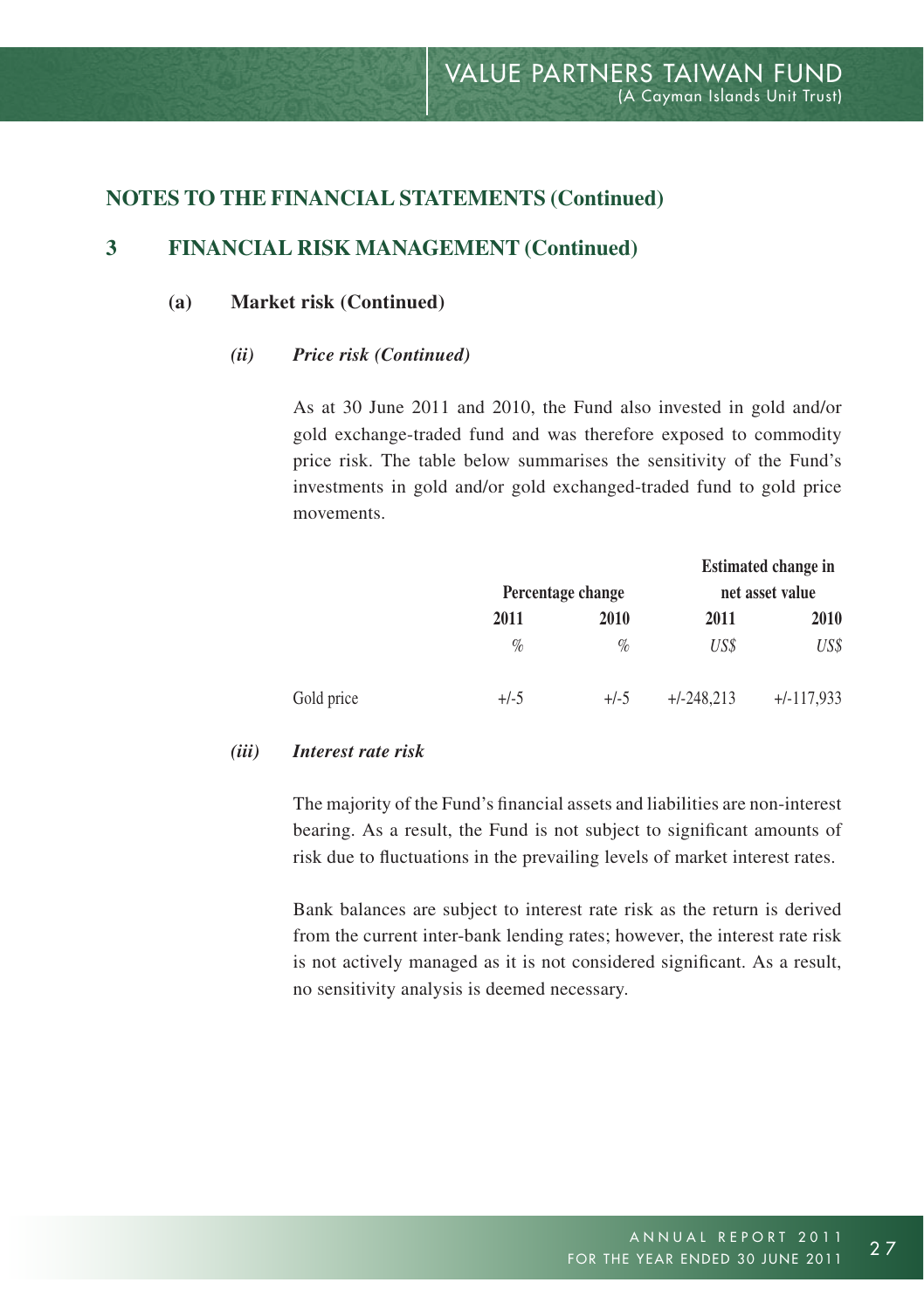## **3 Financial risk management (Continued)**

#### **(b) Credit and counterparty risk**

The Fund limits its exposure to credit risk by transacting the majority of its securities and contractual commitment activities with broker-dealers, banks and regulated exchanges that the Manager considers to be well established. All transactions in listed securities are settled/paid for upon delivery using approved and reputable brokers. The risk of default is considered minimal since delivery of securities sold is only made when the broker has received payment. In a purchase, payment is made when the securities have been received by the broker. If either party fails to meet its obligation, the trade will fail.

The table below shows the exposures to major counterparties at the year end date.

|                                       | 2011       | 2010       |
|---------------------------------------|------------|------------|
|                                       | US\$       | US\$       |
| <b>Bank balances</b>                  |            |            |
| Aa2                                   | 5.071.940  | 2.944.399  |
| Investments placed with the custodian |            |            |
| and other brokers                     |            |            |
| Aa2                                   | 58,883,844 | 37,651,580 |

The maximum exposure to credit risk at year end is the carrying amount of the financial assets excluding listed equity securities as shown in the statement of financial position.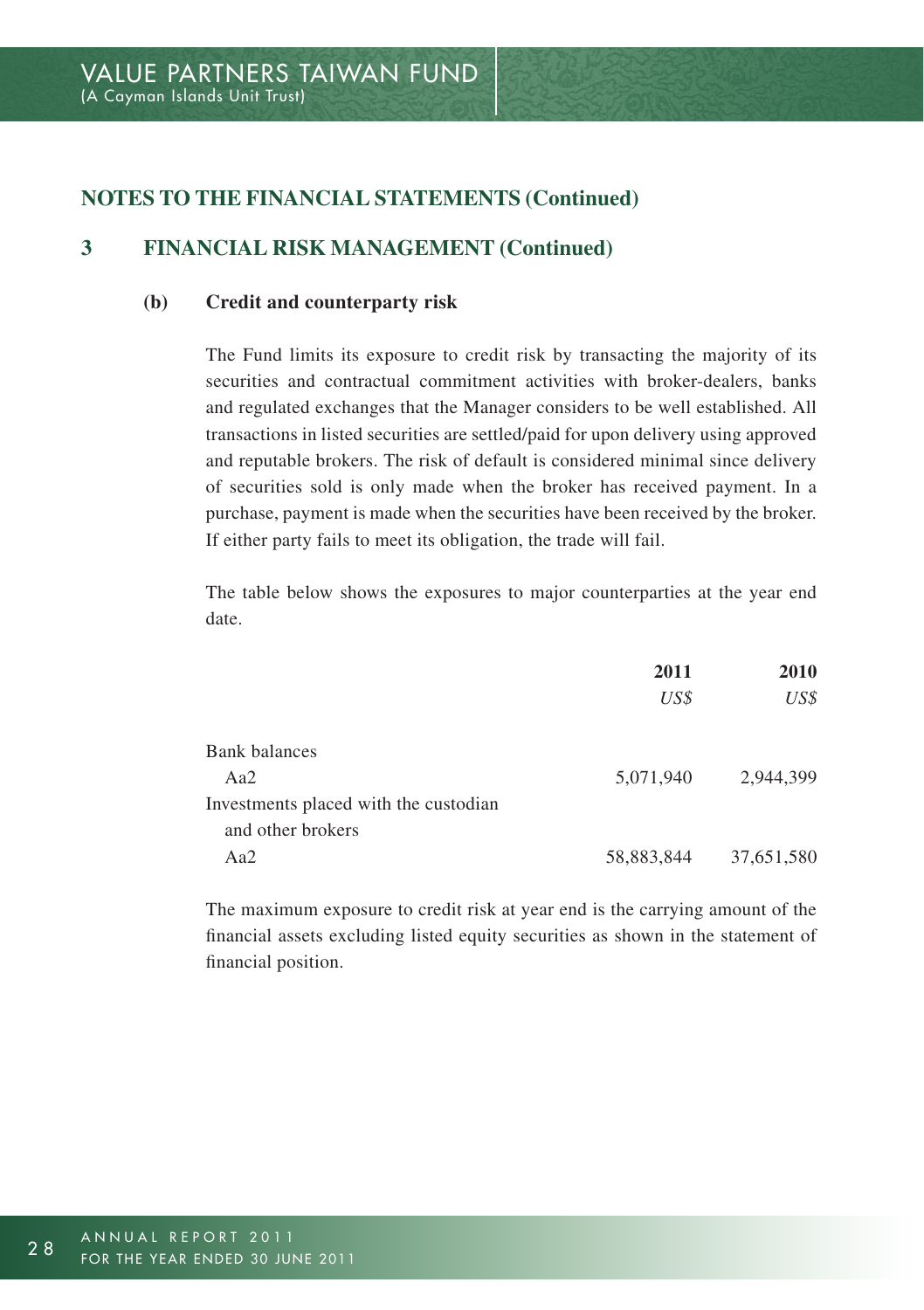## **3 Financial risk management (Continued)**

#### **(c) Liquidity risk**

The units of the Fund are exposed to weekly redemption. The Manager may limit the total number of units redeemed on any dealing day to 10% of the total number of units in issue in accordance with the Trust Deed dated 30 January 2008.

The table below analyses the Fund's non-derivative financial liabilities based on the remaining period at the year end date to the contractual maturity date. The amounts disclosed in the table are the contractual undiscounted cash flows. Balances due within 12 months equal their carrying balances as the impact of discounting is not significant. The table below reflects captions on the statement of financial position items and shows how much of the net assets can be redeemed if the Manager does not exercise the 10% redemption gate.

|                                             | Less than 3 months |         |  |
|---------------------------------------------|--------------------|---------|--|
|                                             | 2011               | 2010    |  |
|                                             | US\$               | US\$    |  |
| Amounts payable on redemption of units      | 2.957.905          |         |  |
| Amounts payable on purchases of investments |                    | 204.384 |  |
| Management fee payable                      | 79,977             | 48.651  |  |
| Performance fee payable                     | 2,116,453          |         |  |
| Accruals and other payables                 | 37,075             | 38,959  |  |
|                                             | 5,191,410          | 291.994 |  |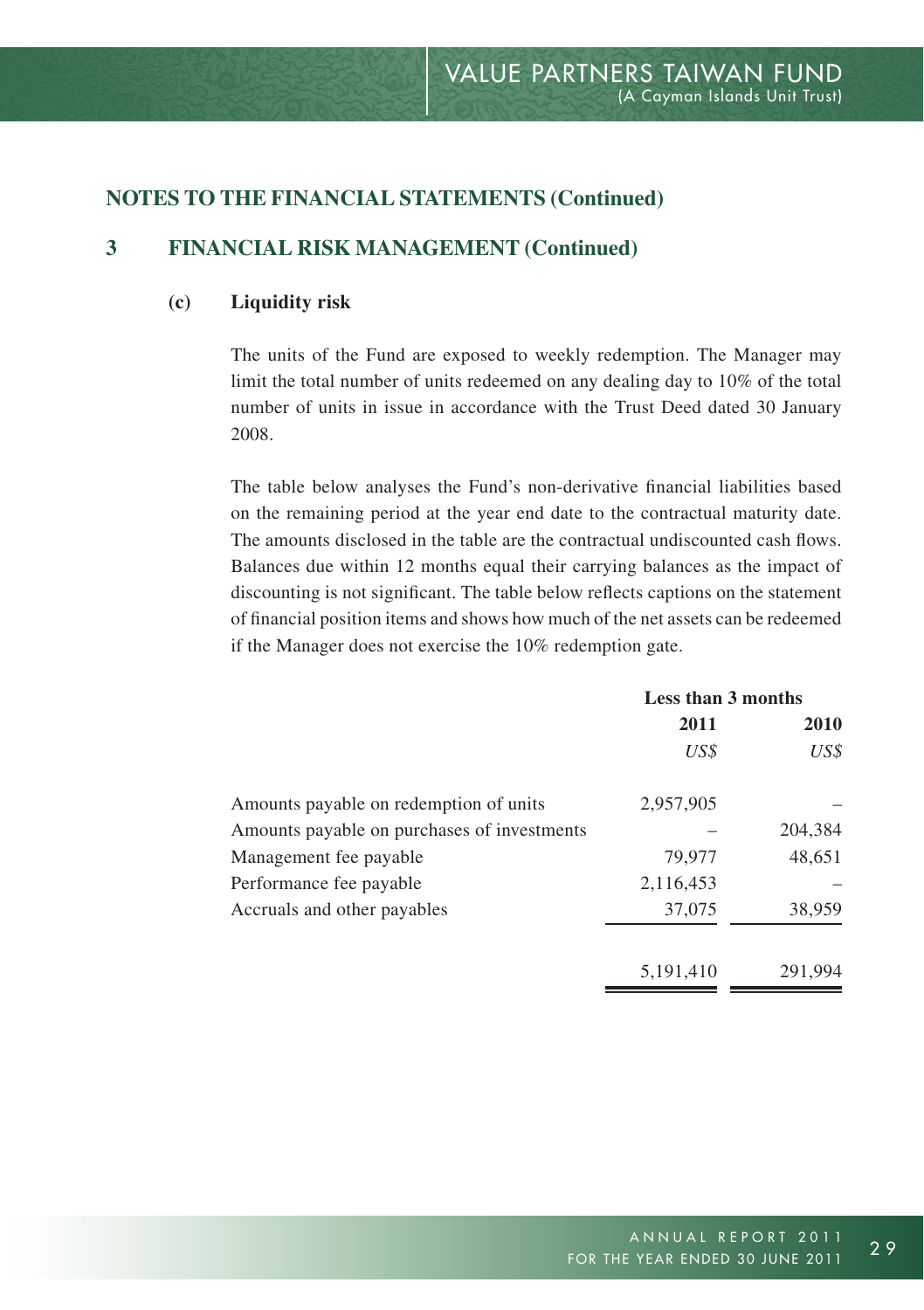## **3 Financial risk management (Continued)**

#### **(c) Liquidity risk (Continued)**

The markets in which the Fund invests may be relatively illiquid and the liquidity of these markets may fluctuate substantially over time. Investment of the Fund's assets in relatively illiquid securities may restrict the ability of the Fund to dispose of its investments at a price and time that it wishes. The risk of illiquidity also arises in the case of over-the-counter transactions. The Manager monitors the liquidity of the Fund by conducting liquidity testing on the investment portfolio on a monthly and ad-hoc basis. The objective of testing is to monitor liquidity of financial assets to meet the cash outflows on financial liabilities. As at 30 June 2011, the Fund held investments in listed equity securities of US\$53,919,588 (2010: US\$35,283,731) and other liquid assets, including bank balances and amounts receivable on sales of investments, of US\$5,102,538 (2010: US\$3,118,531) that are expected to be able to realise within 7 days or less to generate cash inflows for managing liquidity risk. As detailed in the terms of the Trust Deed dated 30 January 2008, there are circumstances whereby Management of the Fund can suspend redemptions. Management are of the view that the possibility of these circumstances occurring is highly remote.

Below presents a list of investors who held more than 10% of the net assets of the Fund:

| Investor           | % of net assets |
|--------------------|-----------------|
| As at 30 June 2011 |                 |
| Investor 1         | 20.53           |
| Investor 2         | 15.12           |
| Investor 3         | 12.57           |
| Investor 4         | 10.05           |
| As at 30 June 2010 |                 |
| Investor 1         | 22.34           |
| Investor 2         | 22.01           |
| Investor 4         | 10.98           |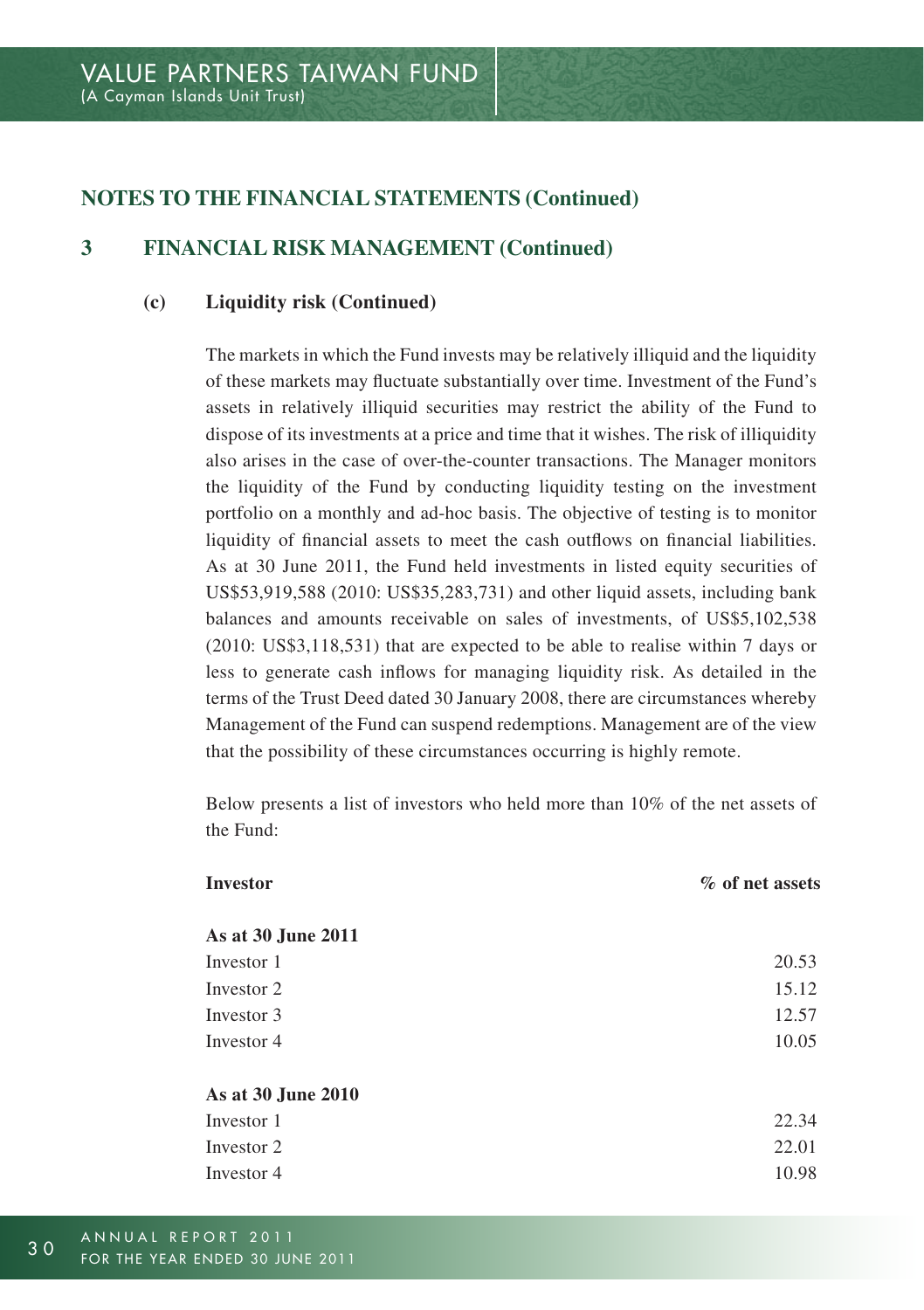## **3 Financial risk management (Continued)**

## **(d) Fair value estimation**

The following table analyses within the fair value hierarchy the Fund's financial assets (by class) measured at fair value at year end.

| Level 1    | Level 2 | Level 3 | <b>Total</b> |
|------------|---------|---------|--------------|
| US\$       | US\$    | US\$    | US\$         |
|            |         |         |              |
| 53,919,588 |         |         | 53,919,588   |
| 4,964,256  |         |         | 4,964,256    |
| 58,883,844 |         |         | 58,883,844   |
|            |         |         |              |
| 35,283,731 |         |         | 35, 283, 731 |
| 9,189      |         |         | 9,189        |
| 2,358,660  |         |         | 2,358,660    |
| 37,651,580 |         |         | 37,651,580   |
|            |         |         |              |

Investments whose values are based on quoted market prices in active markets, and therefore classified within level 1, include active listed equities, active listed equity warrants and commodities. The Fund does not adjust the quoted price for these instruments.

## **4 Derivative financial instruments**

The Fund's derivative financial instruments are detailed below:

|                        | <b>Notional</b> | <b>Fair values</b> |                    |  |
|------------------------|-----------------|--------------------|--------------------|--|
|                        | amount          | <b>Assets</b>      | <b>Liabilities</b> |  |
|                        |                 | US\$               | US\$               |  |
| As at 30 June 2010     |                 |                    |                    |  |
| Listed equity warrants | HK\$787.540     | 9.189              | -                  |  |

There were no derivative financial instruments held by the Fund as at 30 June 2011.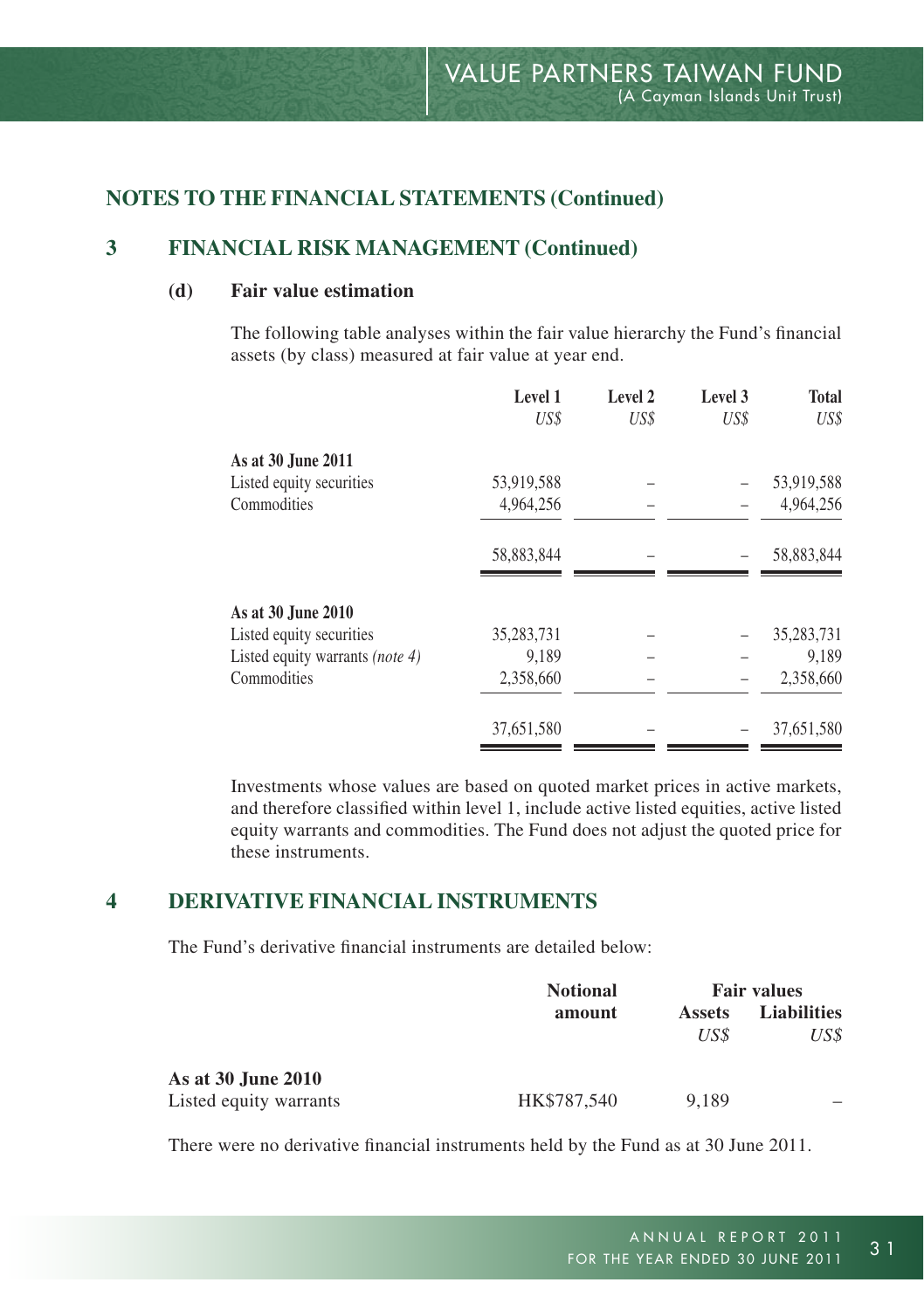## **5 Redeemable units**

The Fund's units, which are redeemable at the holder's option, are the most subordinate units in issue, and are classified as equity.

Units are issued and redeemed at the holder's option at prices based on the Fund's net asset value per unit at the time of issue or redemption. The Fund's net asset value per unit is calculated by dividing the net assets attributable to unitholders by the total number of outstanding units.

All issued units are fully paid and have no par value. Each unit carries one vote. Units are entitled to dividends and to payment of a proportionate share based on the Fund's net asset value per unit on the redemption date.

The Fund's capital is represented by these units. The Fund's capital is shown as net assets attributable to unitholders in the statement of financial position. The Fund endeavours to invest the subscriptions received in appropriate investments while maintaining sufficient liquidity to meet redemptions, such liquidity being augmented by the holding of liquid assets.

In accordance with the provisions of the Fund's Trust Deed dated 30 January 2008, investment positions are valued using the last traded market price for the purpose of determining the net asset value per unit for subscriptions and redemptions and for fees calculation. However, as stated in note  $2(b)(iv)$ , the accounting policies of the Fund for the purpose of compliance with IFRS are to value investment positions at bid/ask price. To determine the net asset value of the Fund for subscriptions and redemptions and for fees calculation, investments have been valued using the last traded market prices as of the close of business on the relevant trading day and results in an increase in the value of investments of US\$98,198 (2010: US\$46,966) as at 30 June 2011 when compared to the accounting policies as stated in note  $2(b)(iv)$ .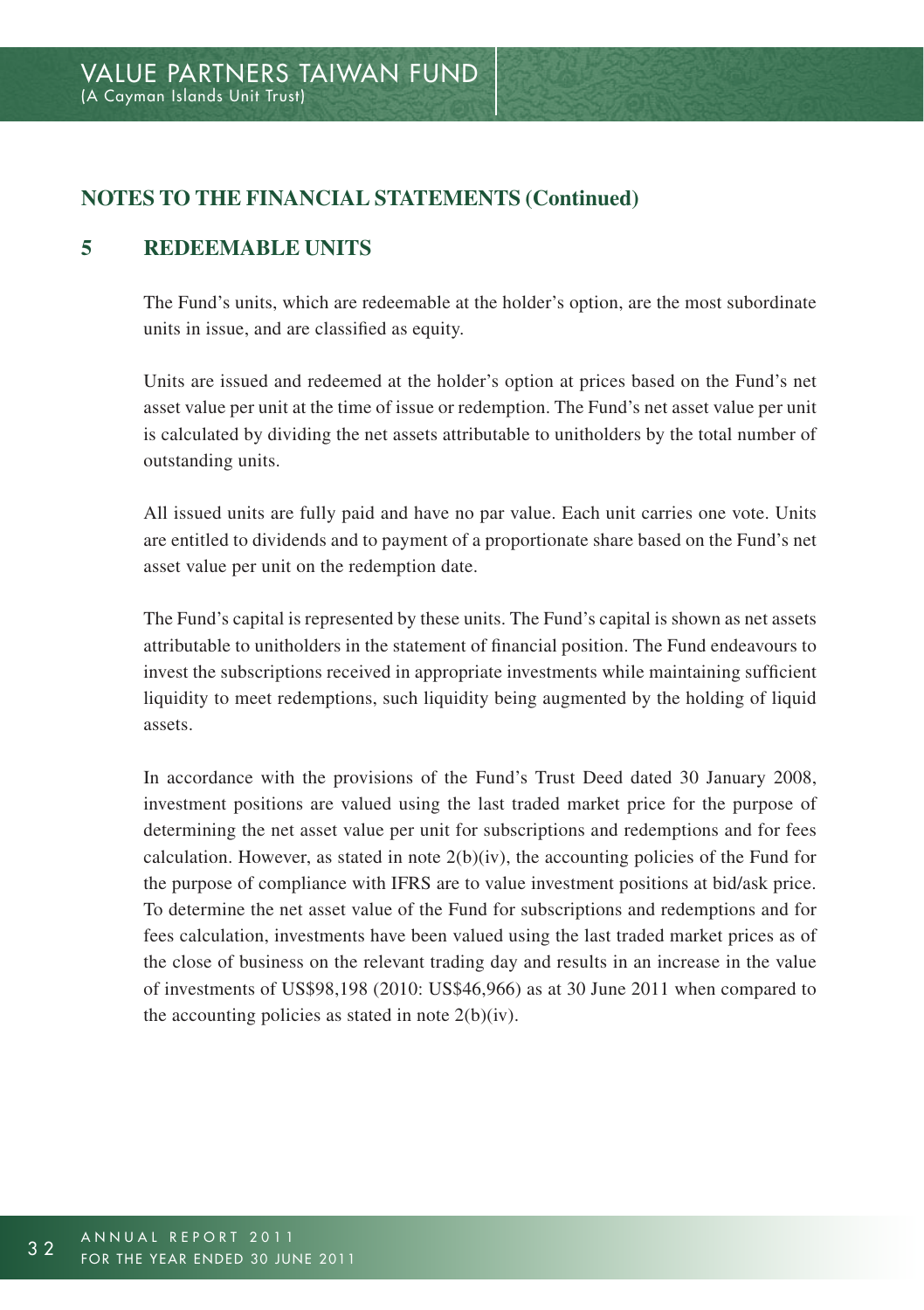## **5 Redeemable units (Continued)**

The movement of number of units in issue during the year was as follows:

| <b>Number of units</b> |               |  |
|------------------------|---------------|--|
| 2011                   | <b>2010</b>   |  |
| 4,196,439.28           | 4,265,296.49  |  |
| 1,594,539.29           | 606,106.27    |  |
| (1,208,533,24)         | (674, 963.48) |  |
| 4,582,445.33           | 4,196,439.28  |  |
|                        |               |  |

# **6 Related-party transactions / transactions with the Trustee, the Manager and their connected persons**

The following is a summary of significant related-party transactions / transactions entered into during the year between the Fund and the Trustee, the Manager and their connected persons. Connected persons of the Trustee and the Manager are those as defined in the Code. All such transactions were entered into in the ordinary course of business and on normal commercial terms.

#### **(a) Management fee**

The Manager is entitled to receive a management fee which represents 1.25% per annum of the net asset value of the Fund. The management fee is calculated and accrued weekly and payable monthly in arrears.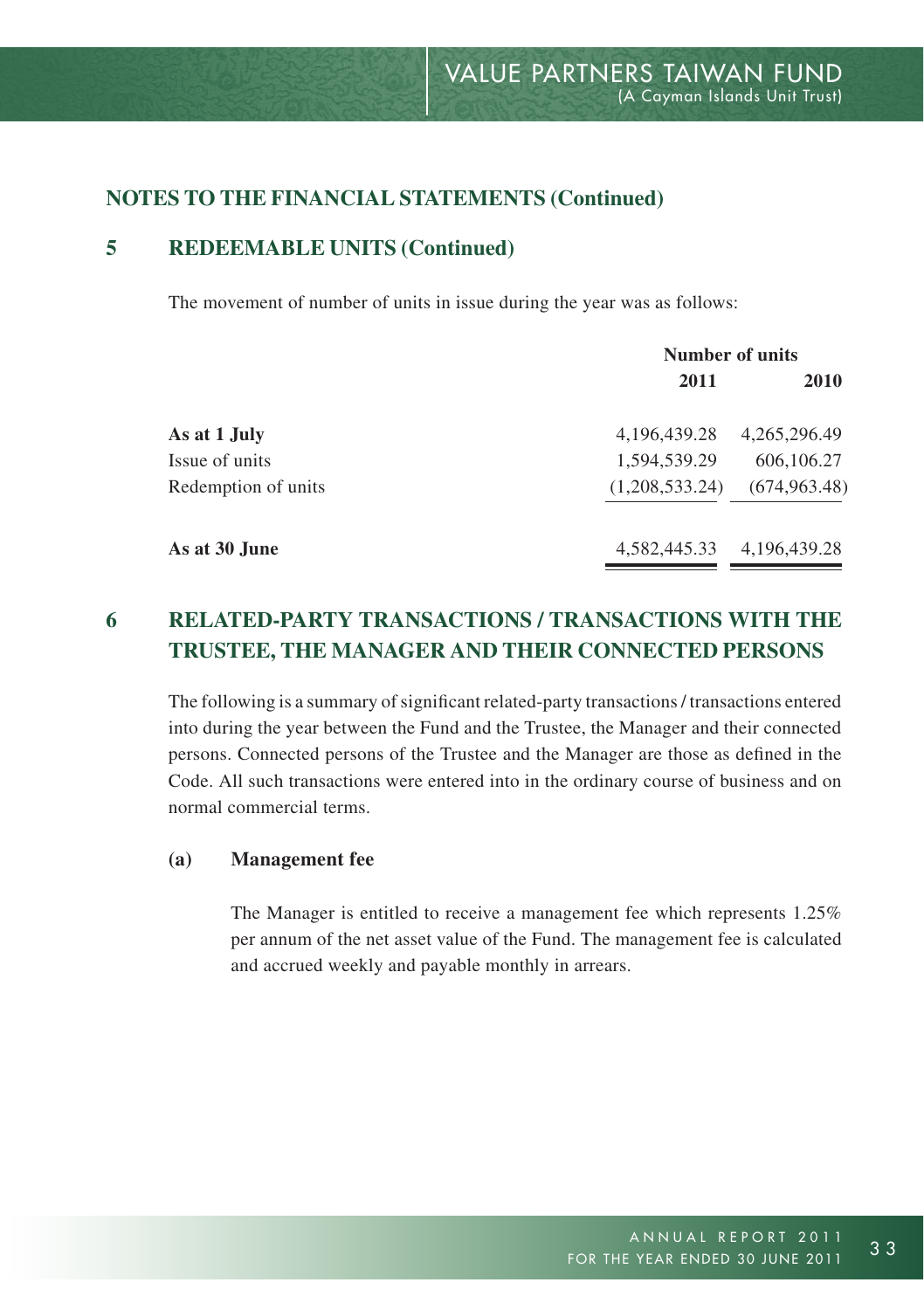# **6 Related-party transactions / transactions with the Trustee, the Manager and their connected persons (Continued)**

#### **(b) Performance fee**

The Manager is entitled to receive a performance fee which represents 15% of the product of the average number of units in issue during the year and the amount by which the net asset value per unit as at 30 June of each year (the "Performance Fee Valuation Day") (prior to the deduction of any provision for performance fee and any distribution declared or paid in respect of that performance period) exceeds the higher of (i) the initial offer price of US\$10.00 and (ii) the net asset value per unit as at the Performance Fee Valuation Day of the preceding performance period in respect of which a performance fee was last paid to the Manager (after deduction of all fees including any performance fee and taking into account the subscription and redemption instructions received in respect of the Fund as of the Performance Fee Valuation Day and any distribution declared or paid in respect of that preceding performance period). The performance fee is calculated and accrued weekly and payable yearly in arrears.

#### **(c) Trustee fee**

The Trustee is entitled to receive a trustee fee which represents a variable fee of (i) 0.21% per annum on the first US\$100 million of net asset value of the Fund; (ii) 0.18% per annum on the next US\$100 million of net asset value of the Fund; and (iii) 0.16% per annum thereafter, subject to a minimum of US\$8,500 per month. The variable fee is calculated and accrued weekly and payable monthly in arrears. The Trustee is also entitled to a fixed fee of US\$3,000 per annum payable monthly in arrears.

#### **(d) Manager's and its related parties' holding in the Fund**

The Manager and its related parties held units of the Fund as follows:

|                          | As at<br>1.July | of units                 | <b>Issue Redemption</b><br>of units | As at<br>30 June |
|--------------------------|-----------------|--------------------------|-------------------------------------|------------------|
| 2011                     |                 |                          |                                     |                  |
| Mr. Cheah Cheng Hye*     | 460,507.01      | -                        |                                     | 460,507.01       |
| Value Partners Limited** | 199,999.87      | $\overline{\phantom{a}}$ |                                     | 199.999.87       |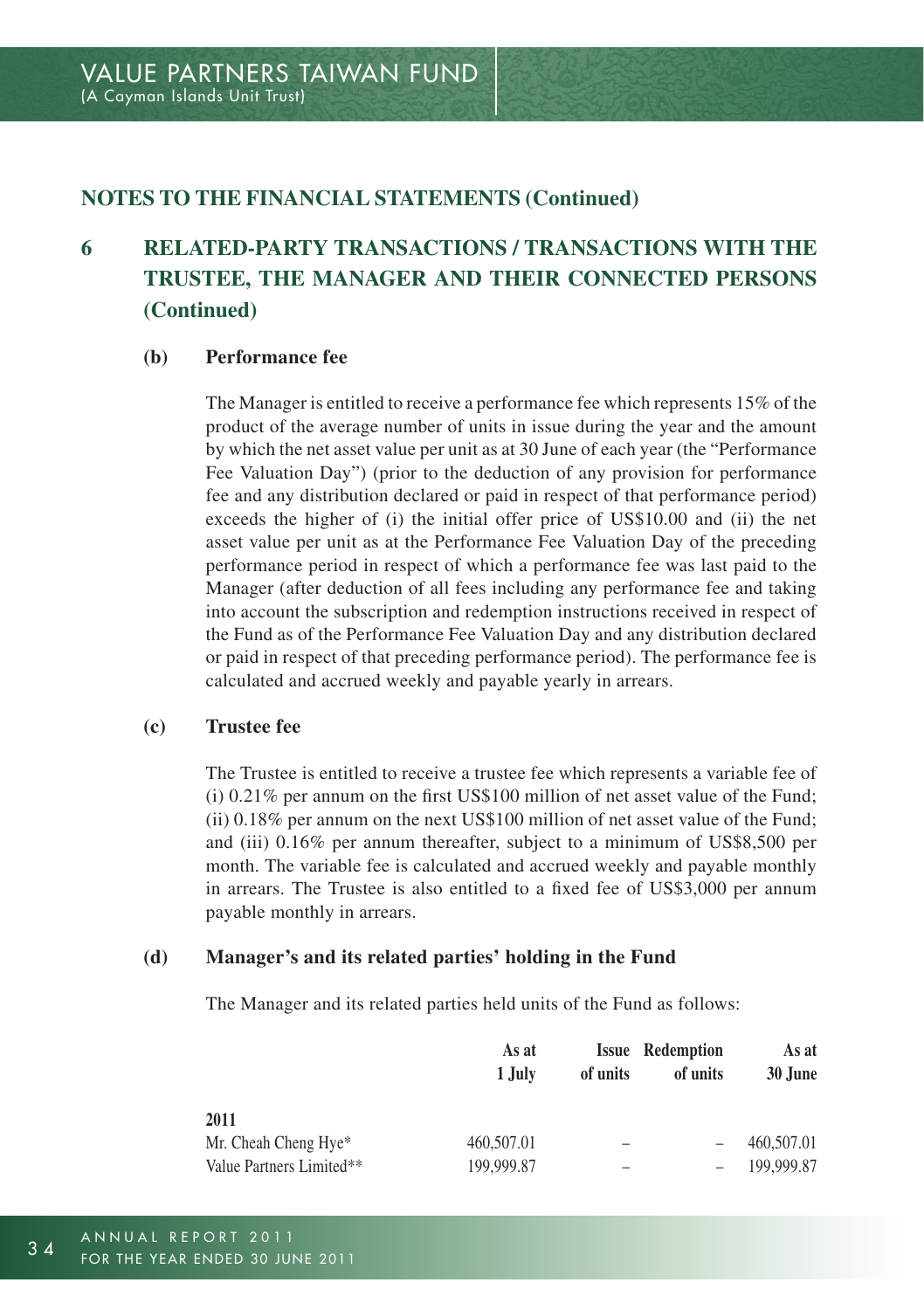# **6 Related-party transactions / transactions with the Trustee, the Manager and their connected persons (Continued)**

#### **(d) Manager's and its related parties' holding in the Fund (Continued)**

|                          | As at<br>1.July | of units   | <b>Issue Redemption</b><br>of units | As at<br>30 June |
|--------------------------|-----------------|------------|-------------------------------------|------------------|
| 2010                     |                 |            |                                     |                  |
| Mr. Cheah Cheng Hye*     | 150,000.00      | 310,507.01 | $\overline{\phantom{0}}$            | 460,507.01       |
| Value Partners Limited** | 199,999.87      | -          | $\overline{\phantom{0}}$            | 199.999.87       |

\* *Mr. Cheah Cheng Hye is a Director of the Manager.*

\*\* *Value Partners Limited is a fellow subsidiary of the Manager of the Fund.*

## **7 Taxation**

#### **(a) Cayman Islands**

The Fund has obtained an undertaking from the Governor-in-Council of the Cayman Islands that, in accordance with Section 81 of the Trusts Law (2001 Revision) of the Cayman Islands, for a period of 50 years from 20 October 2008, no laws thereafter enacted in the Cayman Islands imposing any tax or duty on income, capital assets, gains or appreciations will apply to the Fund.

#### **(b) Hong Kong**

No provision for Hong Kong profits tax has been made as the dividend and interest income and realised gains on sales of investments of the Fund are excluded from the charge to profits tax under Section 14, 26 or 26A of the Hong Kong Inland Revenue Ordinance.

#### **(c) Other jurisdictions**

Overseas withholding tax was charged on certain dividend and investment income received during the year.

#### **8 Distribution**

No distribution statement is prepared as no distribution has been made.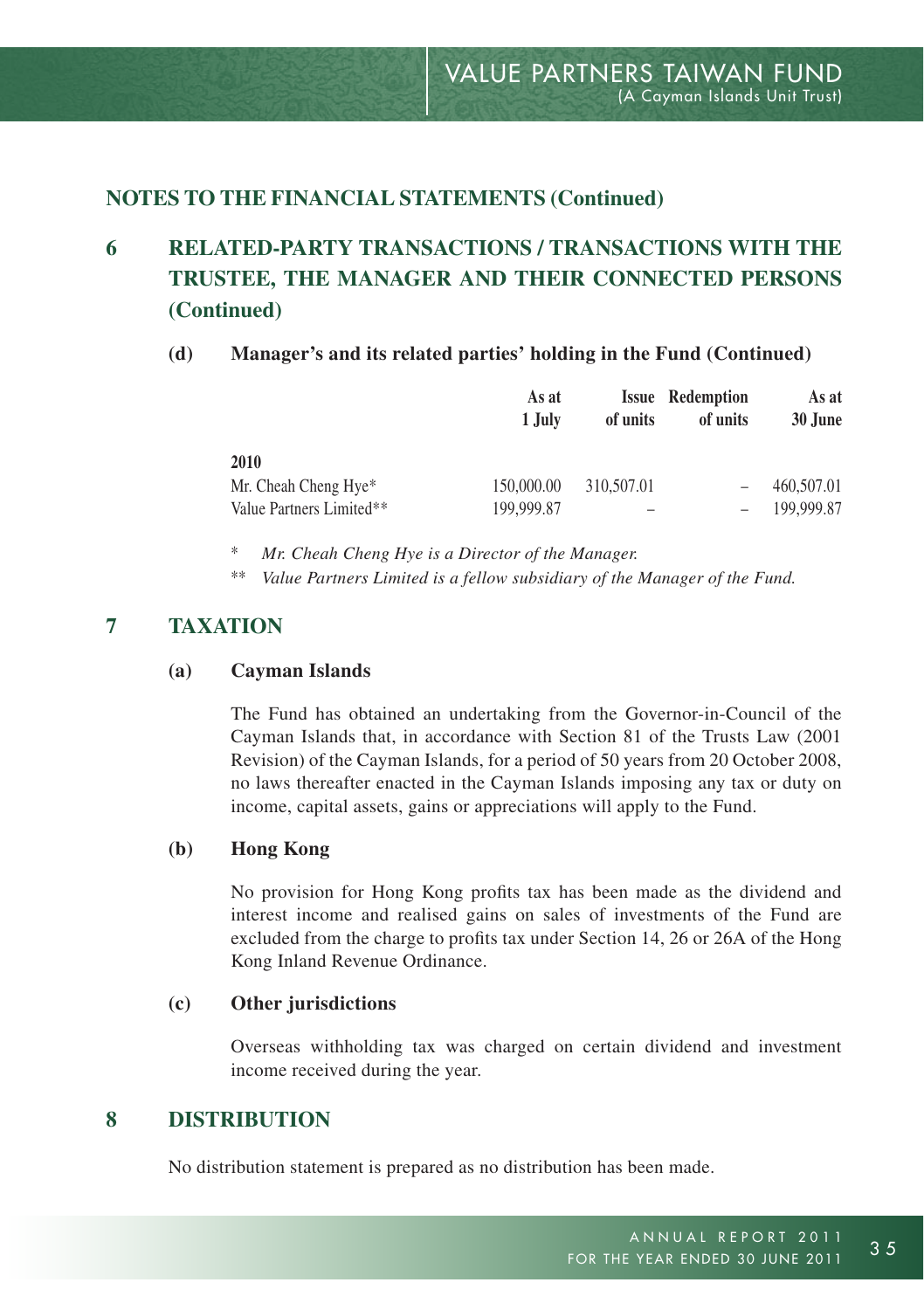## **9 Soft commission arrangements**

The Manager and/or any company associated with it and its delegates may receive, and are entitled to retain research products and services (known as soft dollar benefits) which are of demonstrable benefit to the Fund (as may be permitted under applicable rules and regulations) from brokers and other persons through whom investment transactions are carried out ("brokers") provided that the quality of transaction execution is consistent with best execution standards. The Manager will consider many judgemental factors deemed relevant in determining whether a broker will provide best execution, which may include the provision of research products and investment ideas, introductory services to potential investee companies, access to investment opportunities and initial public offerings and placements which are for the benefit of the Fund. The commission rates charged by brokers in these circumstances may be higher than those charged by other brokers who do not offer such services or by the same broker if it only provides execution services. Examples of research products and services that the Manager may receive from brokers include analyses and reports concerning industries, securities and, economic factors and trends. The Fund generally will pay customary full service brokerage rates where execution, research and other services cannot be unbundled for the same commission rate.

In particular cases where execution, research and other services can be unbundled, the Fund will pay a brokerage commission that is discounted from customary full service brokerage rates if no research or other services are provided in addition to brokerage execution. In addition, the Manager has the discretion to cause the Fund to pay brokerage commissions in excess of discounted rates, and up to full service brokerage rates, for quality brokerage execution and the provision of research or other appropriate services that the Manager determines to be beneficial to the Fund.

The Manager may pay brokers commissions for effecting portfolio transactions in excess of amounts other brokers would have charged for effecting similar transactions if the Manager determines in good faith that such amounts are reasonable in relation to the value of the research and other services provided, viewed in terms of the particular transaction or the Manager's overall duty to its clients.

## **10 Approval of financial statements**

The financial statements were approved by the Trustee and the Manager on 14 October 2011.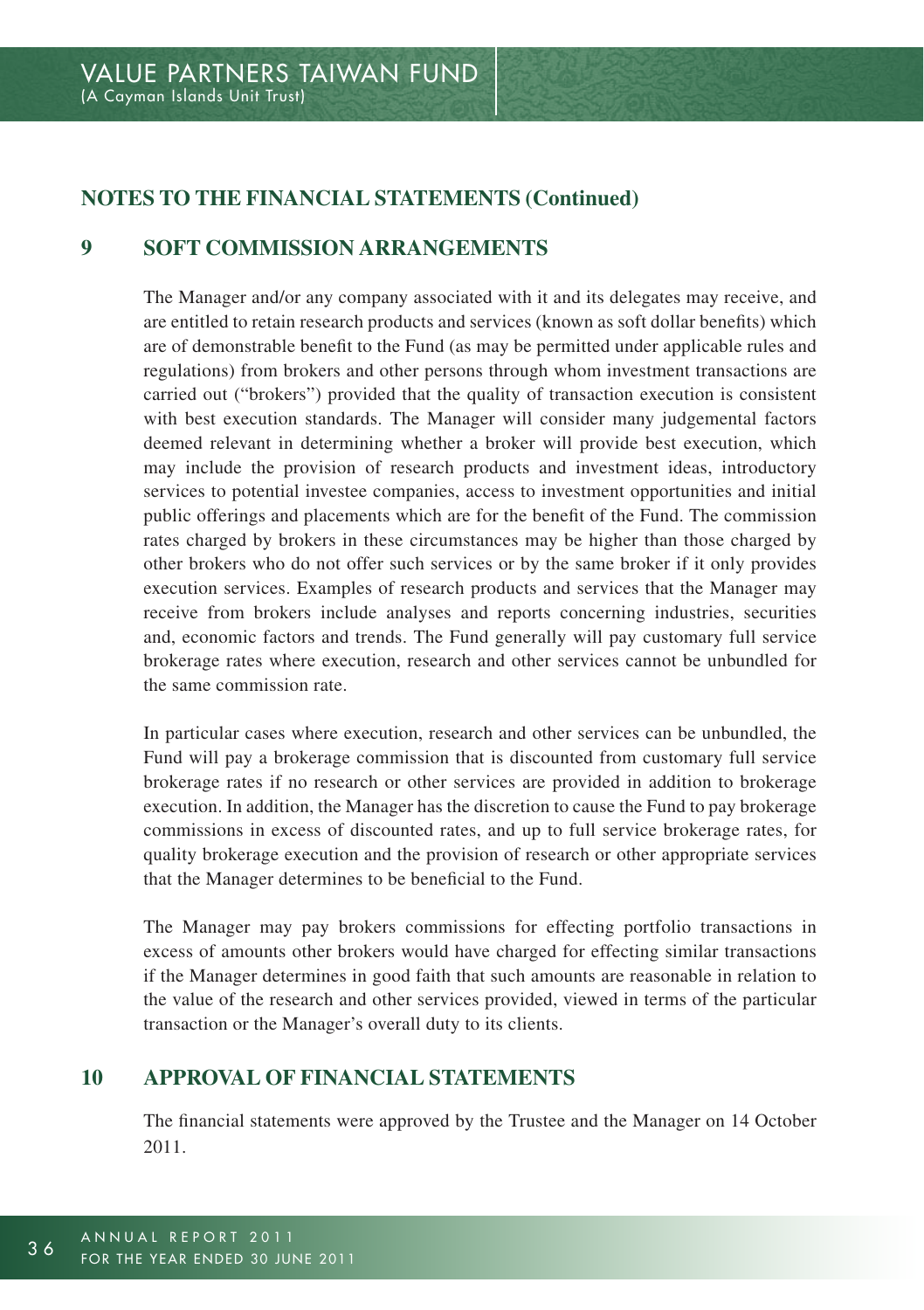## **INVESTMENT PORTFOLIO (UNAUDITED)**

*AS AT 30 JUNE 2011*

|                                                                        |                 |                           | $%$ of net |  |
|------------------------------------------------------------------------|-----------------|---------------------------|------------|--|
|                                                                        | <b>Holdings</b> | <b>Fair value</b><br>US\$ | assets     |  |
| <b>FINANCIAL ASSETS AT FAIR VALUE</b><br><b>THROUGH PROFIT OR LOSS</b> |                 |                           |            |  |
| <b>Listed equity securities</b>                                        |                 |                           |            |  |
| <b>Australia</b>                                                       |                 |                           |            |  |
| Paladin Energy Limited                                                 | 127,889         | 344,788                   | 0.58       |  |
| <b>Hong Kong</b>                                                       |                 |                           |            |  |
| Kingboard Chemical Holdings Limited                                    | 165,500         | 761,272                   | 1.28       |  |
| Man Yue Technology Holdings Limited                                    | 854,000         | 211,775                   | 0.36       |  |
|                                                                        |                 | 973,047                   | 1.64       |  |
| <b>Taiwan</b>                                                          |                 |                           |            |  |
| <b>ADLINK</b> Technology Inc                                           | 323,000         | 665,794                   | 1.12       |  |
| Ambassador Hotel                                                       | 592,000         | 958,496                   | 1.61       |  |
| Apex Biotechnology Corporation                                         | 202,000         | 472,645                   | 0.79       |  |
| Array Incorporation                                                    | 292,000         | 279,596                   | 0.47       |  |
| <b>Asustek Computer Incorporation</b>                                  | 187,500         | 1,857,373                 | 3.12       |  |
| Aten International Company Limited                                     | 1,261,000       | 2,704,652                 | 4.55       |  |
| Audix Corporation                                                      | 1,268,000       | 1,503,322                 | 2.53       |  |
| Aurora Corporation                                                     | 656,000         | 1,281,393                 | 2.15       |  |
| Cando Corporation                                                      | 574,098         | 488,143                   | 0.82       |  |
| China Petrochemical Development Corporation                            | 827,000         | 943,045                   | 1.59       |  |
| Chinatrust Financial Holding Company Limited                           | 703,000         | 610,719                   | 1.03       |  |
| Cincon Electronics Company Limited                                     | 328,000         | 585,877                   | 0.98       |  |
| E Sun Financial Holding Company Limited                                | 2,151,000       | 1,524,124                 | 2.56       |  |
| E-Life Mall Corporation                                                | 942,965         | 1,700,752                 | 2.86       |  |
| Flytech Technology Company Limited                                     | 441,000         | 1,289,833                 | 2.17       |  |
| Formosa Chemicals & Fibre Corporation                                  | 309,000         | 1,145,839                 | 1.93       |  |
| Formosa International Hotels Corporation                               | 64,700          | 1,225,515                 | 2.06       |  |
| Foxconn Technology Company Limited                                     | 252,000         | 1,039,763                 | 1.75       |  |
| Gigabyte Technology Company Limited                                    | 1,478,000       | 1,646,797                 | 2.77       |  |
| Hon Hai Precision Industry Company Ltd                                 | 758,000         | 2,594,408                 | 4.36       |  |
| Hotai Motor Company Limited                                            | 188,000         | 703,691                   | 1.18       |  |
| <b>HTC</b> Corporation                                                 | 41,000          | 1,379,039                 | 2.32       |  |
| Huaku Development Company Limited                                      | 346,060         | 1,029,022                 | 1.73       |  |
| Makalot Industrial Company Limited                                     | 325,000         | 850,975                   | 1.43       |  |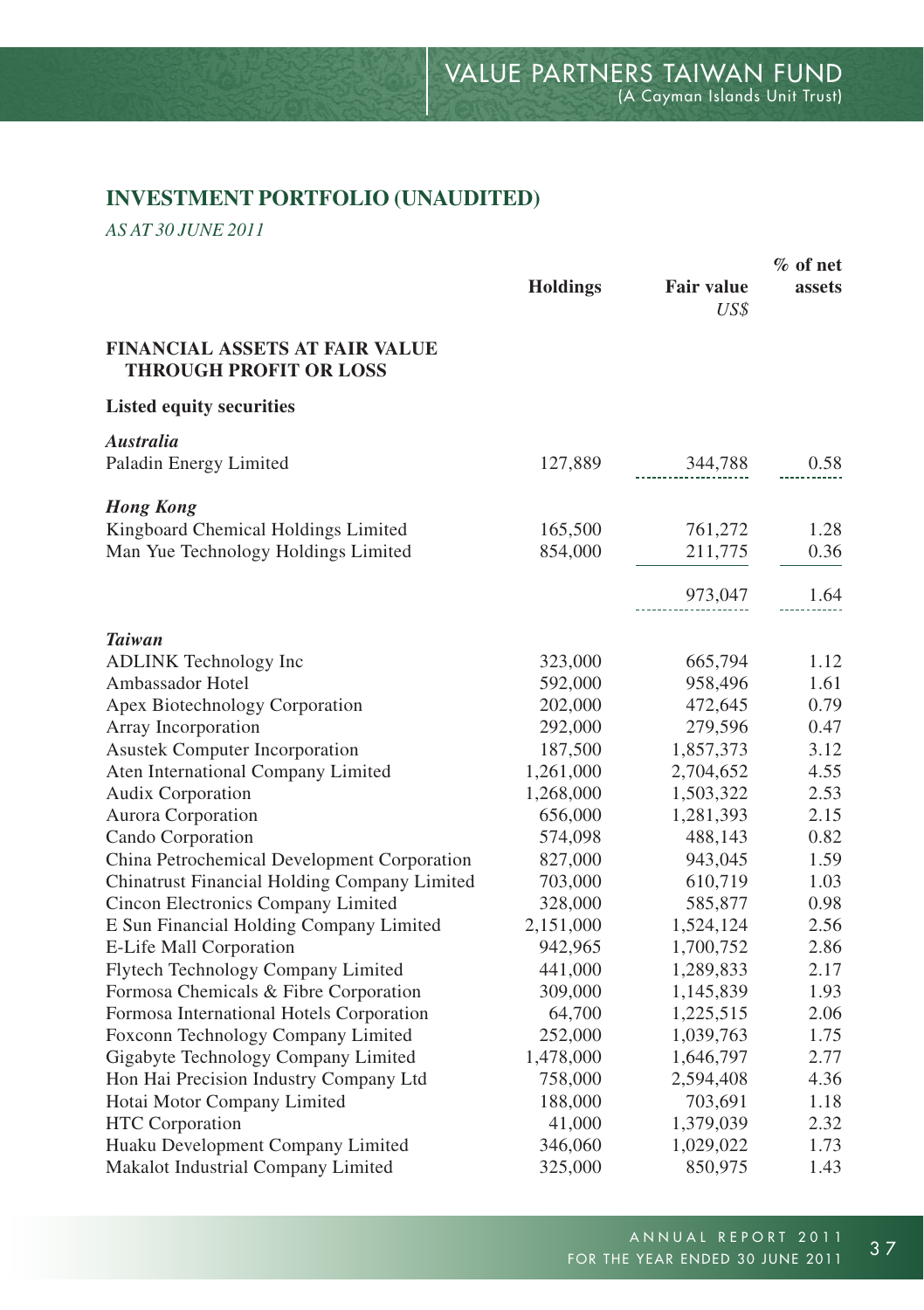# **INVESTMENT PORTFOLIO (UNAUDITED) (Continued)**

*AS AT 30 JUNE 2011*

|                                                                                    | $%$ of net      |                   |        |
|------------------------------------------------------------------------------------|-----------------|-------------------|--------|
|                                                                                    | <b>Holdings</b> | <b>Fair value</b> | assets |
|                                                                                    |                 | US\$              |        |
| <b>FINANCIAL ASSETS AT FAIR VALUE</b><br><b>THROUGH PROFIT OR LOSS (Continued)</b> |                 |                   |        |
| Listed equity securities (Continued)                                               |                 |                   |        |
| Taiwan (Continued)                                                                 |                 |                   |        |
| Mercuries & Associates Limited                                                     | 1,444,000       | 1,382,660         | 2.32   |
| Nan Ya Plastics Corporation                                                        | 612,000         | 1,623,760         | 2.73   |
| President Chain Store Corporation                                                  | 436,000         | 2,512,465         | 4.22   |
| Quanta Computer Incorporation                                                      | 468,000         | 1,108,078         | 1.86   |
| Shin Kong No 1 REIT                                                                | 1,583,000       | 563,310           | 0.95   |
| Sinmag Equipment Corporation                                                       | 415,000         | 1,502,786         | 2.53   |
| Sporton International Incorporation                                                | 933,525         | 2,307,809         | 3.88   |
| Springsoft Incorporation                                                           | 215,000         | 273,990           | 0.46   |
| Taiwan Chinsan Electronic Industrial                                               |                 |                   |        |
| Company Limited                                                                    | 183,000         | 343,444           | 0.58   |
| Taiwan Semiconductor Manufacturing                                                 |                 |                   |        |
| Company Limited                                                                    | 910,000         | 2,281,337         | 3.83   |
| Test Research Incorporation                                                        | 378,000         | 598,193           | 1.01   |
| Thinking Electronic Industrial Company Limited                                     | 403,000         | 594,958           | 1.00   |
| <b>Tripod Technology Corporation</b>                                               | 241,000         | 994,377           | 1.67   |
| Uni-President Enterprises Corporation                                              | 425,800         | 613,792           | 1.03   |
| <b>UPC</b> Technology Corporation                                                  | 1,491,000       | 1,194,046         | 2.01   |
| Wah Lee Industrial Corporation                                                     | 968,000         | 1,793,092         | 3.01   |
| Wan Hai Lines Limited                                                              | 669,000         | 503,148           | 0.84   |
| Wistron Corporation                                                                | 274,000         | 858,635           | 1.44   |
| WT Microelectronics Company Limited                                                | 972,000         | 1,790,348         | 3.01   |
| Yuanta Financial Holding Company Limited                                           | 1,853,000       | 1,280,712         | 2.15   |
|                                                                                    |                 | 52,601,753        | 88.41  |
| <b>Commoditites</b>                                                                |                 |                   |        |
| Loco London Gold                                                                   | 3,300           | 4,964,256         | 8.34   |
| <b>Total investments</b>                                                           |                 | 58,883,844        | 98.97  |
| Total investments, at cost                                                         |                 | 51,963,941        |        |
|                                                                                    |                 |                   |        |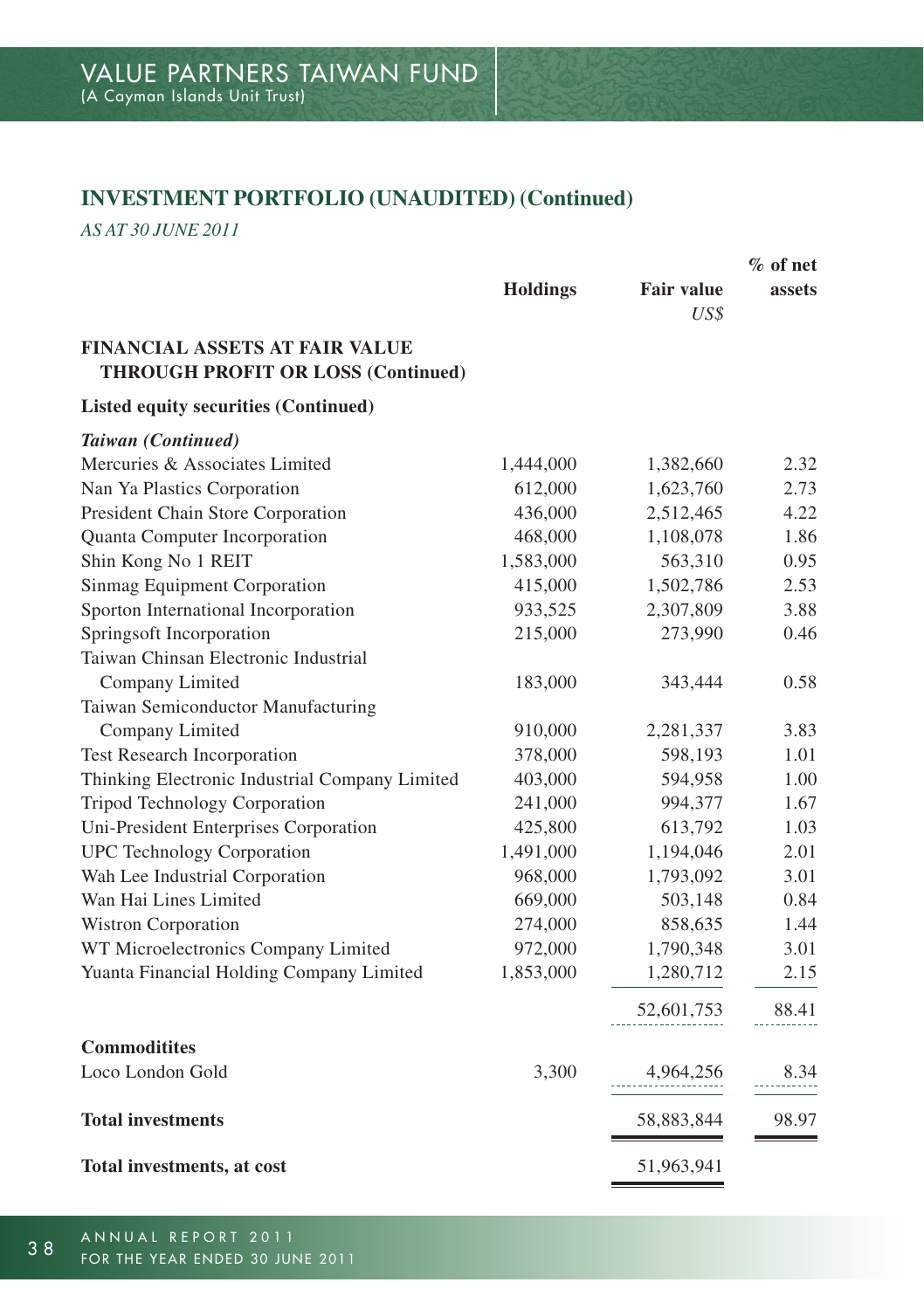## **INVESTMENT PORTFOLIO MOVEMENTS (UNAUDITED)**

*AS AT 30 JUNE 2011*

|                                 | % of net assets |       |  |
|---------------------------------|-----------------|-------|--|
|                                 | 2011            | 2010  |  |
| <b>Listed equity securities</b> |                 |       |  |
| Australia                       | 0.58            | 0.96  |  |
| Hong Kong                       |                 |       |  |
| - H-shares                      |                 | 2.22  |  |
| $-$ Others                      | 1.64            | 5.22  |  |
| Taiwan                          | 88.41           | 78.12 |  |
|                                 | 90.63           | 86.52 |  |
| <b>Listed equity warrants</b>   |                 |       |  |
| Hong Kong                       |                 | 0.02  |  |
| <b>Commodities</b>              | 8.34            | 5.78  |  |
| <b>Total investments</b>        | 98.97           | 92.32 |  |